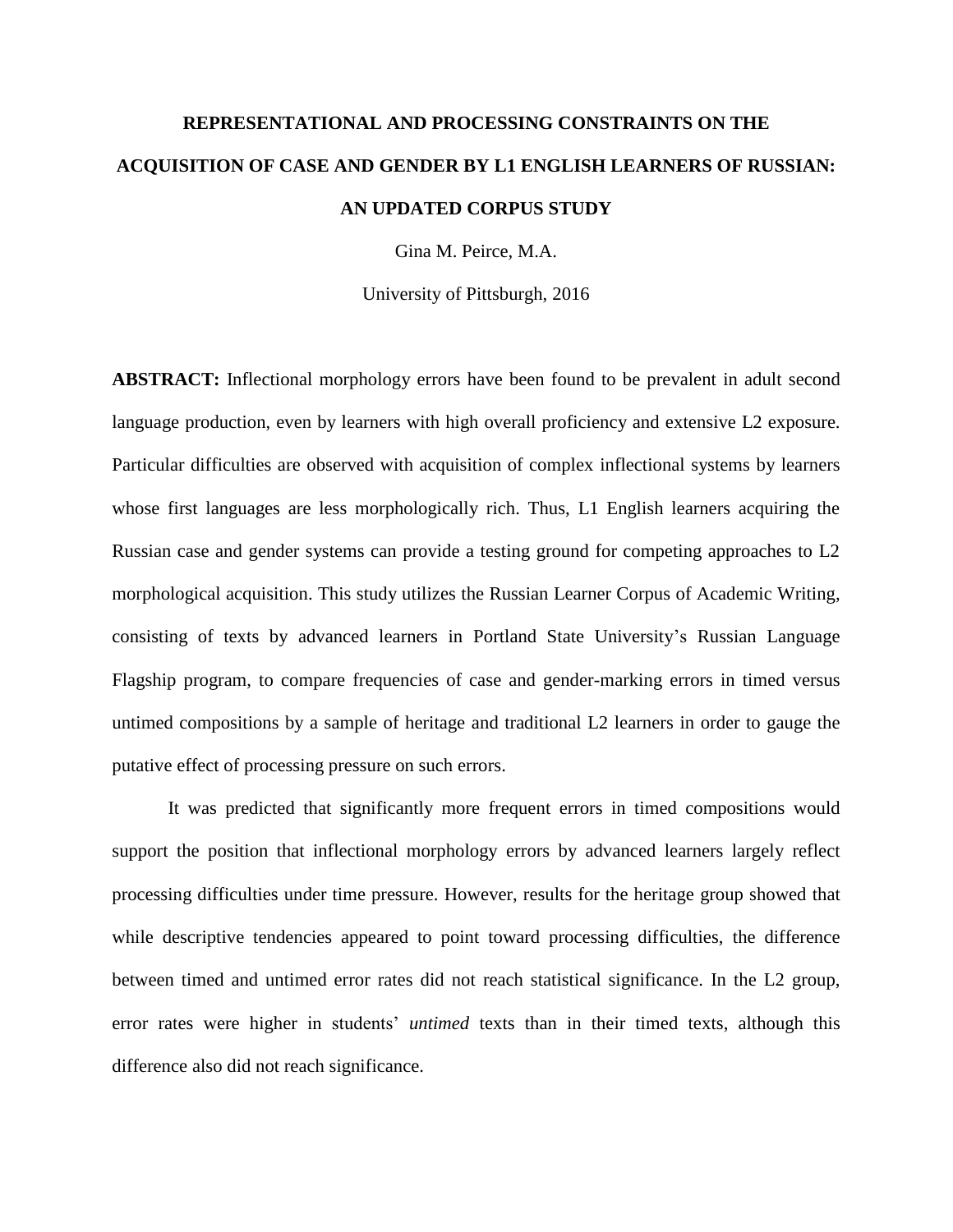The lack of reliable differences between timed and untimed error rates could be interpreted as demonstrating representational deficits in learners' interlanguage grammar, particularly in the L2 group. However, the greater complexity (measured by words per T-unit) of the untimed essays provides an alternative explanation for the unexpected finding of a higher untimed error rate among the L2 learners, for whom the correlation between differences in complexity and error rates for timed and untimed texts approached significance.

For the heritage learners, error rates appeared to be affected more by time pressure than text complexity. In addition, the heritage group had significantly lower overall, case-marking, and gender-marking error rates than the L2 group. This finding suggests that heritage learners are less likely than traditional L2 learners to show evidence of possible representational deficits of nominal functional features in their interlanguage grammar.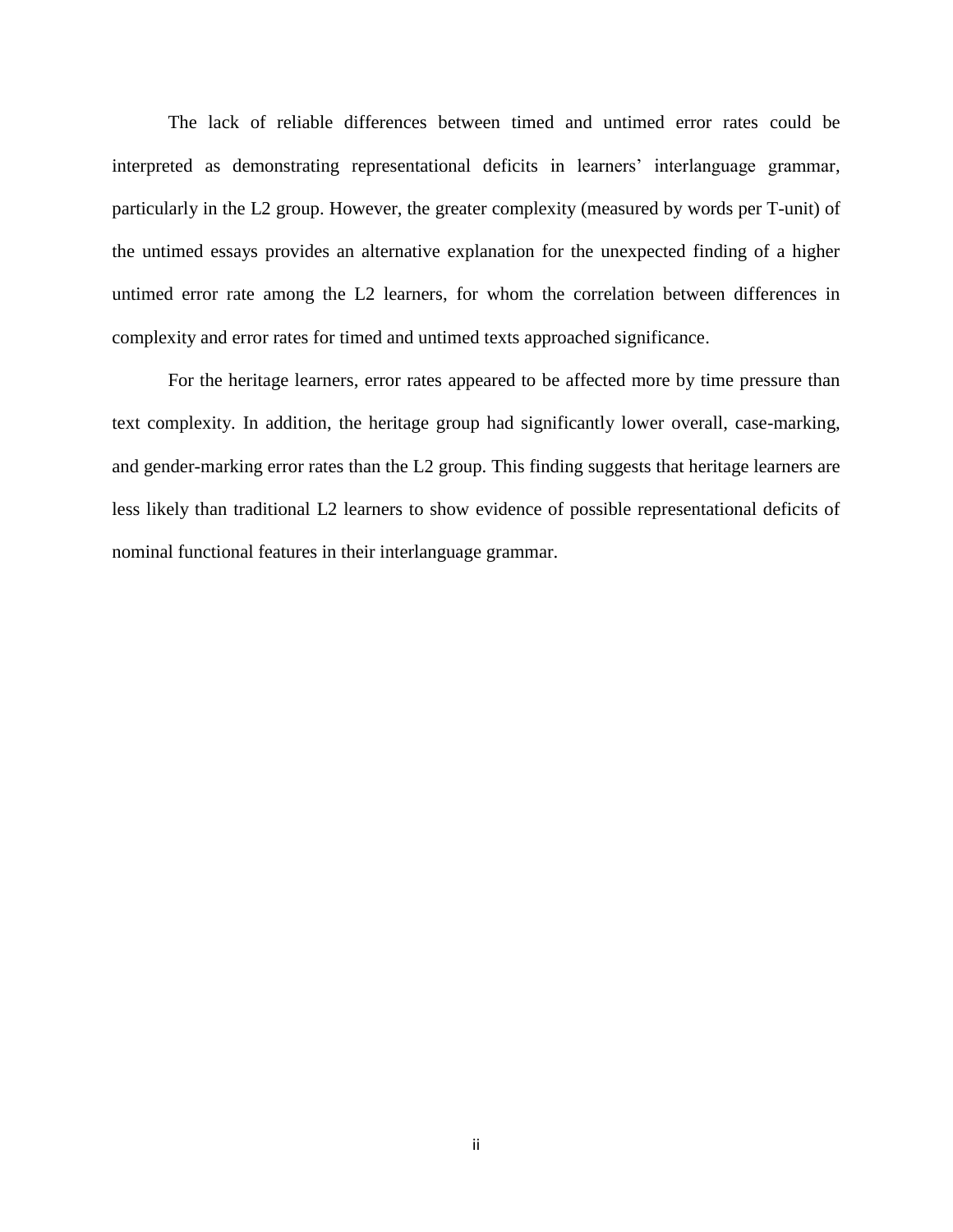**PREFACE:** Special thanks are extended to Olesya Kisselev (Department of Applied Linguistics, Pennsylvania State University) for providing the author of this paper with access to and explanation of the RULEC dataset, and to Yerzhan Shyngayev (Department of Linguistics, University of Pittsburgh) for annotating the case and gender-marking errors with XML tags in the learner corpus texts used for this study.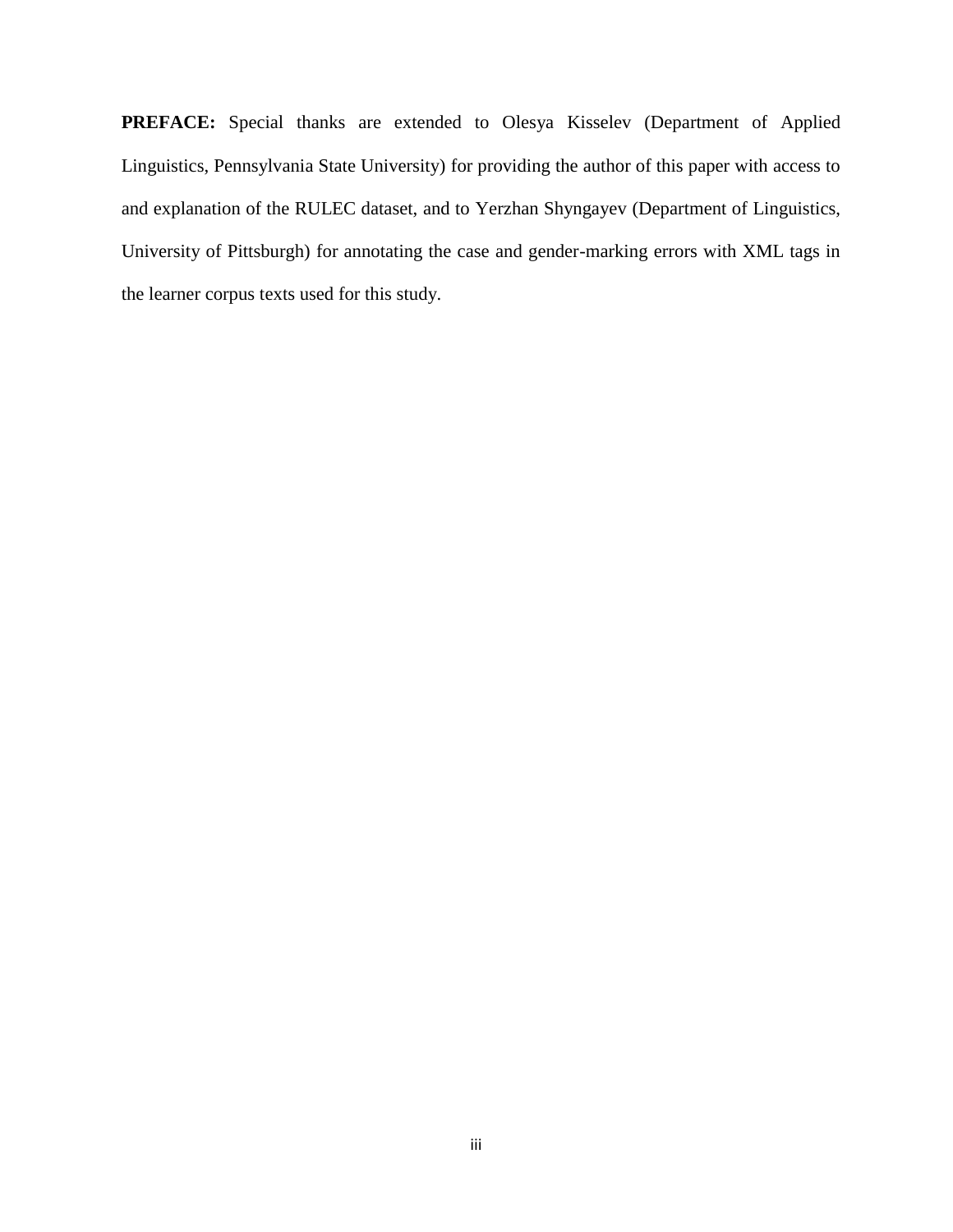## **1. INTRODUCTION**

This paper is an update to the author's 2015 thesis, which presented a corpus study on the acquisition of case and gender by L1 English learners of Russian (Peirce, 2015). Due to time and financial constraints, the number of  $T$ -units<sup>1</sup> within each learner text included in the study sample had previously been counted and recorded manually by the annotator during the process of tagging case and gender morphology errors. However, to ensure replicability of this study and increase the potential usefulness of the corpus data to other researchers, the author of the paper has now annotated all T-units in each of the sample texts with XML tags. This process resulted in changes in the number of T-units counted in some texts. Thus, in this updated paper, the author has recalculated the rates of nominal morphology errors per T-unit and words per T-unit reported in the 2015 paper and repeated the statistical tests that were based on those rates. The revised study results are reported in the current paper. While the key findings of the 2015 paper remain unchanged, the precise statistical results and the level of significance of some previous results have been updated.

The focus of this study is on the prevalence of inflectional morphology errors in the production of adult L2 learners, including learners with a high overall proficiency level and many years of exposure to the L2, for which second language acquisition (SLA) researchers have proposed various explanations. These involve such diverse causes as L1 influence (e.g., Portin, et al., 2007 and 2008); online processing difficulties resulting from high cognitive load (e.g., Prévost and White, 2000; McDonald, 2006); and the weakness of morphosyntactic cues to formmeaning mapping (e.g., Kempe and MacWhinney, 1998; Taraban and Kempe, 1999). Some scholars posit irreparable representational deficits in L2 learner competence due either to

 $\overline{\phantom{a}}$ 

<sup>&</sup>lt;sup>1</sup> T-units are defined as sentences or independent clauses along with any accompanying dependent clauses.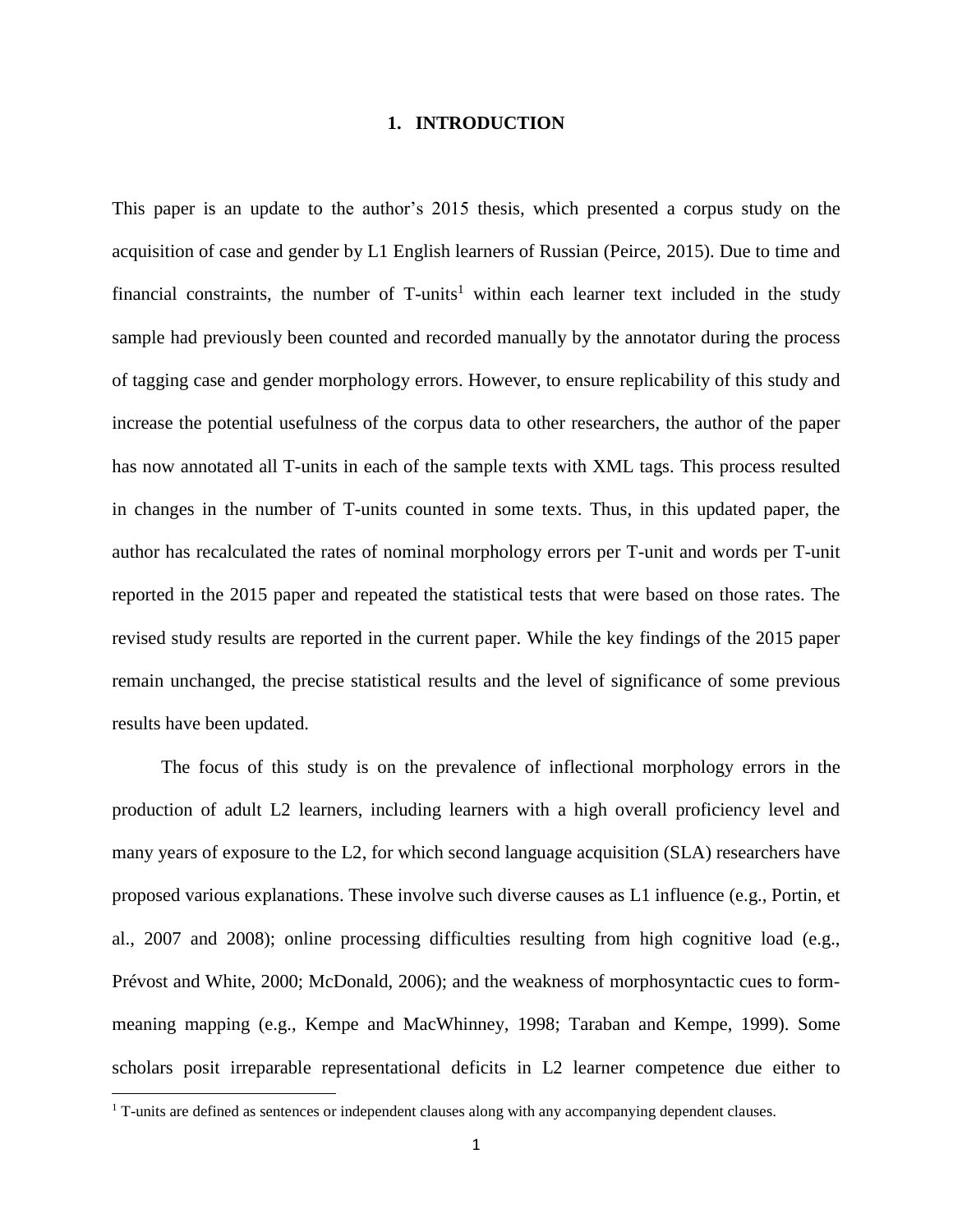mismatched grammatical categories in the L1 and L2, with L2 speakers lacking full access to Universal Grammar (e.g., Hawkins and Chan, 1997), or to adult learners' lack of access to language-specific implicit learning mechanisms (e.g., Clahsen, et al., 2010). Particular difficulties are observed with acquisition of complex systems of inflectional morphology, as in Russian and other Slavic languages, by learners whose native languages are less morphologically rich. Thus, the experiences of L1 English learners acquiring the Russian case and gender systems can provide a testing ground for competing approaches to L2 morphological processing.

This paper will begin by reviewing studies of acquisition of inflectional morphology, focusing on the following questions: (1) Are errors in case and gender marking by L1 English learners of Russian mainly performance errors caused by processing difficulties and/or weak morphosyntactic cues, or competence errors caused by representational deficits? (2) Does the absence of morphological case and gender marking on nouns and adjectives in English prevent such learners from ever fully acquiring these forms in Russian, or can they eventually be acquired through means such as exposure to sufficient input, explicit instruction and/or conscious self-monitoring?

The paper will then present an analysis of the Russian Learner Corpus of Academic Writing (RULEC), a collection of texts written by advanced L2 and heritage learners in the Russian Language Flagship program at Portland State University. This analysis will compare the frequency of case and gender-marking errors in timed versus untimed compositions by the same groups of L2 and heritage learners in the RULEC corpus. Selection of this research design was based on the premise that significantly more frequent errors in the timed than the untimed compositions would suggest that instances of non-target-like inflectional morphology produced by advanced language learners are largely performance errors, reflecting production processing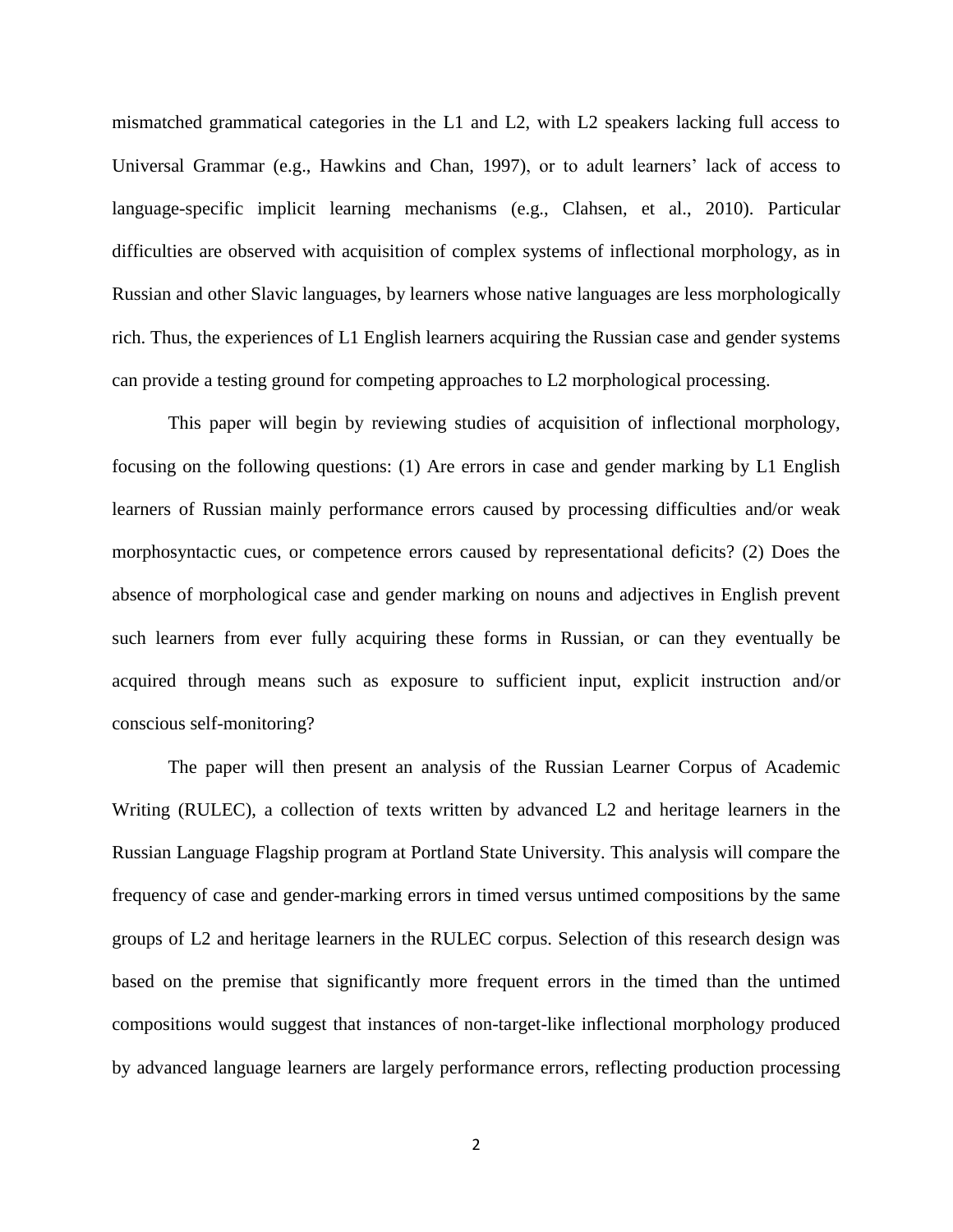difficulties under time pressure. Conversely, a lack of significant differences in error rates would support the view that persistent difficulties with inflectional morphology could be primarily competence errors, which may be caused by representational deficits. Interpretation of the actual results of the corpus data analysis, however, presents a more complex set of issues; these will be detailed in the discussion section of this paper.

## **2. THEORETICAL FRAMEWORK AND LITERATURE REVIEW**

The research questions addressed here are situated in a framework of competing theoretical models of the target of acquisition itself (theories of morphology), as well as theories of processing and acquisition of inflectional morphology. Existing models may be grouped into two main categories, as outlined in Gor (2010a): dual-system approaches, which make a categorical distinction between rule-based learning of regular inflections and associational learning of irregular inflections; and single-system approaches, which are connectionist models based entirely on associational learning from input, resulting in storage of whole words in memory rather than decomposition into separate morphemes for processing. Under the single-system model, there is no morphological level of representation and processing that is distinct from phonological and semantic processing, as all inflected words are processed by an associative patterning mechanism. The dual-system model, however, posits a separate mechanism of symbolic rule computation by which regular inflected forms are processed.

Gor noted that languages such as Russian are problematic for the dual-system model: "In languages with rich inflectional morphology, there is no sharp division between regular and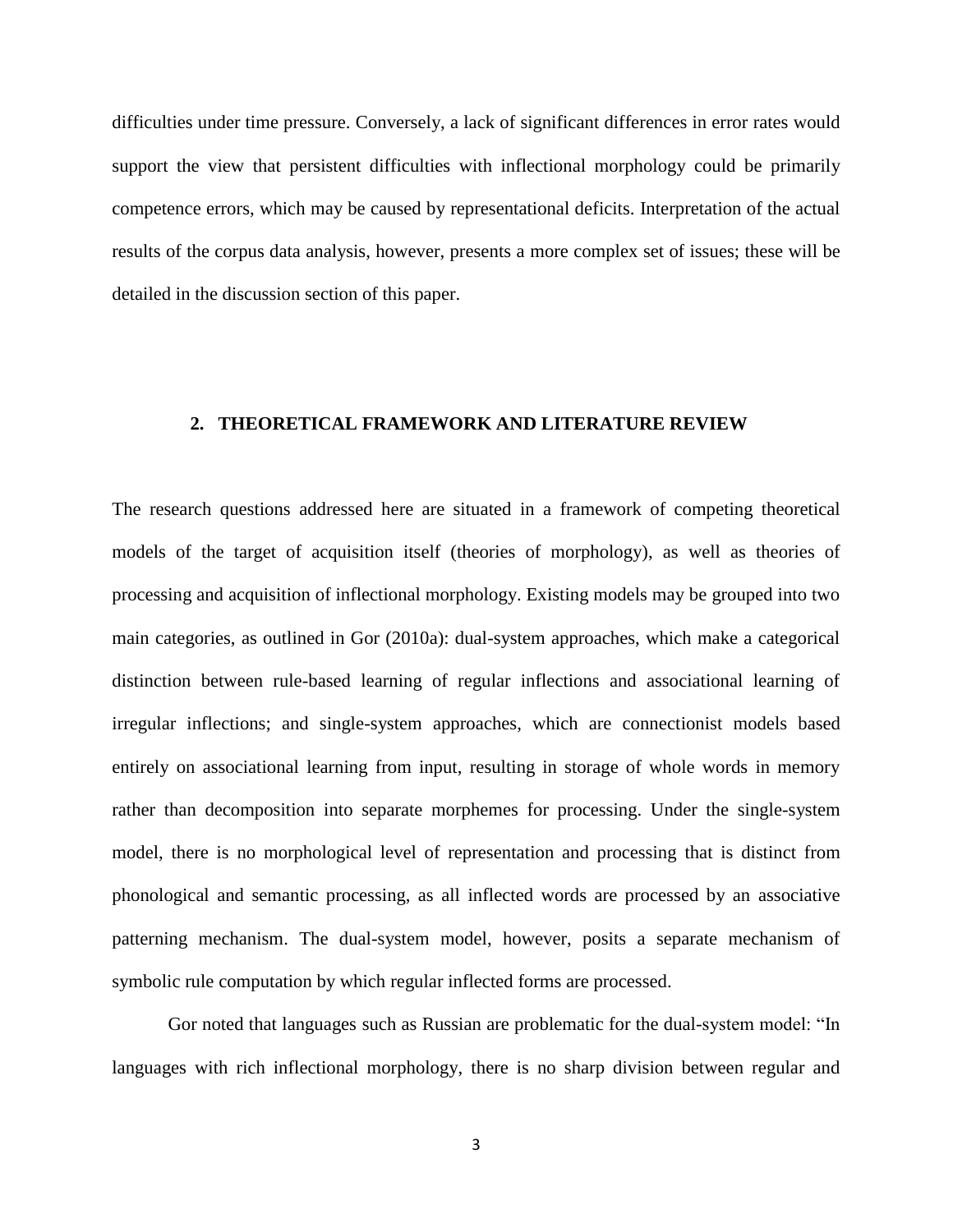irregular inflection but, rather, several inflectional patterns ranging in regularity" (Gor, 2010a, p. 5). Thus, Gor concluded that a categorical distinction cannot be universal and proposed a continuum between regular and irregular processing, suggesting cross-linguistic differences exist among languages with varying morphological richness. This "rules and probabilities" model, proposed earlier by Jackendoff (2002), was supported by Gor and Cook's study of production and recognition of conjugated verbs by Russian L2 and heritage learners (2010b). Both groups' choices of inflectional patterns were found to depend on "implicit knowledge of probabilities and efficiency in the retrieval of morphological cues to the inflectional pattern, and application of complex morphophonological rules" (p. 118), although heritage speakers relied on whole-word storage to a greater degree than the L2 learners. Similar findings were reported in Gor and Vdovina (2010c). A masked priming study of L1 Russian speakers by Kazanina, et al. (2008) also departed from both dual-system and single-system models, suggesting that decomposition of multimorphemic words occurs automatically at an early stage of lexical processing and "in languages with rich morphological structure, such as Russian, an early automatic decomposition may have a stronger weight than in languages with limited use of morphology" (p. 814).

A usage-based approach proposed by scholars such as Dabrowska (2008) combines elements of the dual-system and single-system models, explaining morphological processing through schemas that abstract rules from patterns in input. Tkachenko and Chernigovskaya (2010) also supported a usage-based account, finding that L2 acquisition of Russian verbal inflection is affected by both type and token frequency. In addition, a dual-route model claims that morphological decomposition and whole-word access are simultaneously activated to maximize processing speed (Gor, 2010a, p. 6). Alegre and Gordon (1999) argued that frequency effects in processing do not exclude the possibility of a rule-based system, based on lexical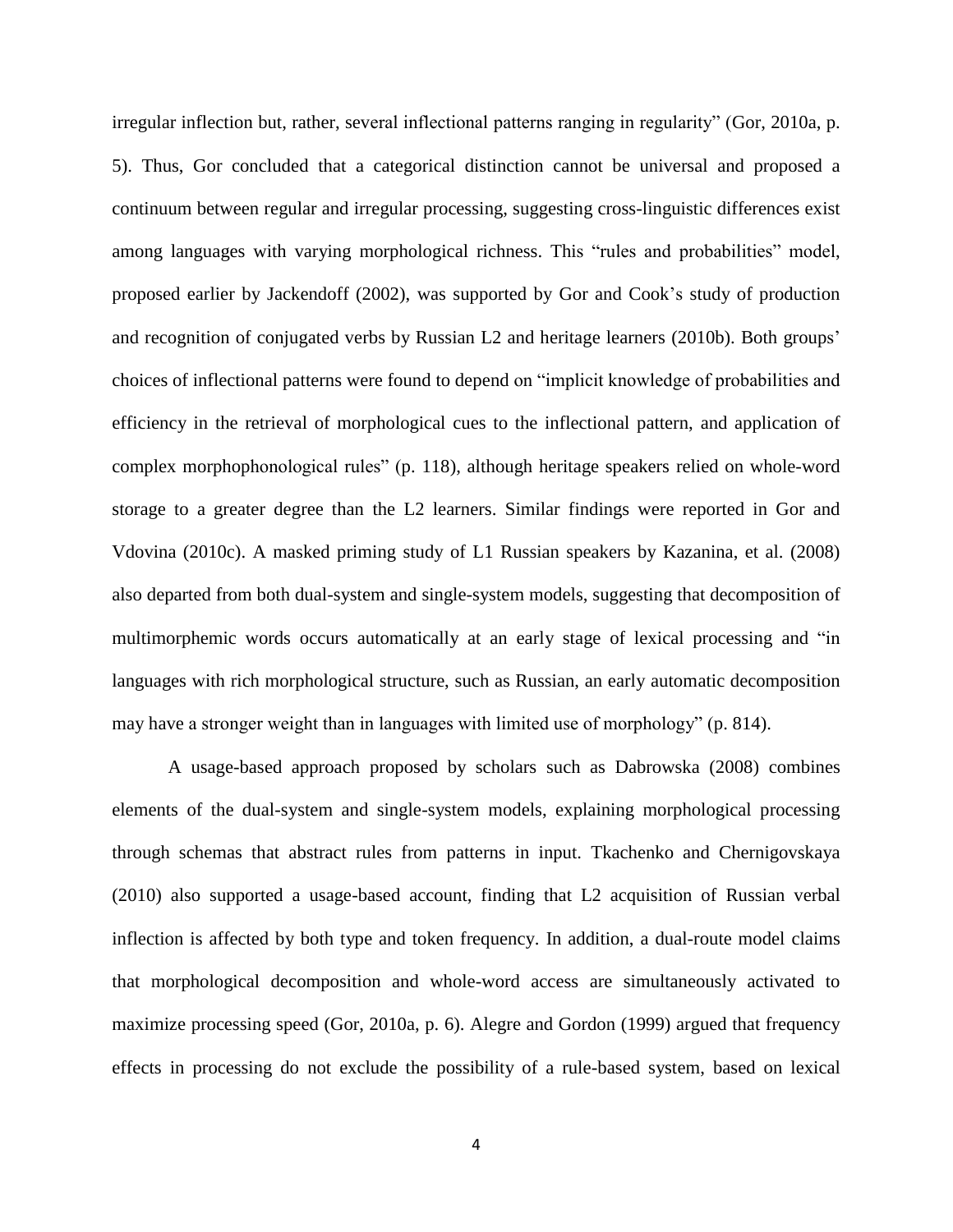decision experiments showing "there are indeed whole-word representations available for regularly inflected items," but "this is not true for items in the lower end of the frequency distribution," which must be processed through morphological decomposition (p. 57).

Competing models of the basic mechanisms of morphological processing are accompanied by diverse theories on differences between L1 and L2 acquisition. For instance, both Clahsen, et al. (2010) and Jiang (2004) have posited representational deficits in inflectional grammar of adult L2 learners. Clahsen, Felser and colleagues extended their Shallow Structure Hypothesis from sentence processing to morphosyntactic processing, claiming "L2 learners are less sensitive to morphological structure than L1 speakers and rely more on [lexical] storage than morphological decomposition" (Gor, 2010a, p. 10). This position is based on Clahsen's support for the dual model of processing, in which both L1 and L2 speakers exhibit qualitative differences between regular and irregular inflected forms in their grammatical systems (e.g., Clahsen, 1995).

In a review of studies of online morphological processing by advanced L2 learners, Clahsen, et al. (2010) reported that non-native speakers rely strongly on the declarative memory system rather than decomposition for processing morphologically complex words, which is consistent with M. Ullman's theory that the procedural or implicit knowledge system is attenuated in adult language learners (Clahsen, 2010, p. 38). However, this contradicts findings by Portin, et al. (2007) that initially "late L2 learners only store full-form representations of very high-frequency inflected words and use decomposition to process all other inflected words" (Gor, 2010a, p. 11), while with increasing proficiency they also develop whole-word representations of lower-frequency items. Portin proposed that with continued exposure to L2 input, learners' mental representations become more native-like over time.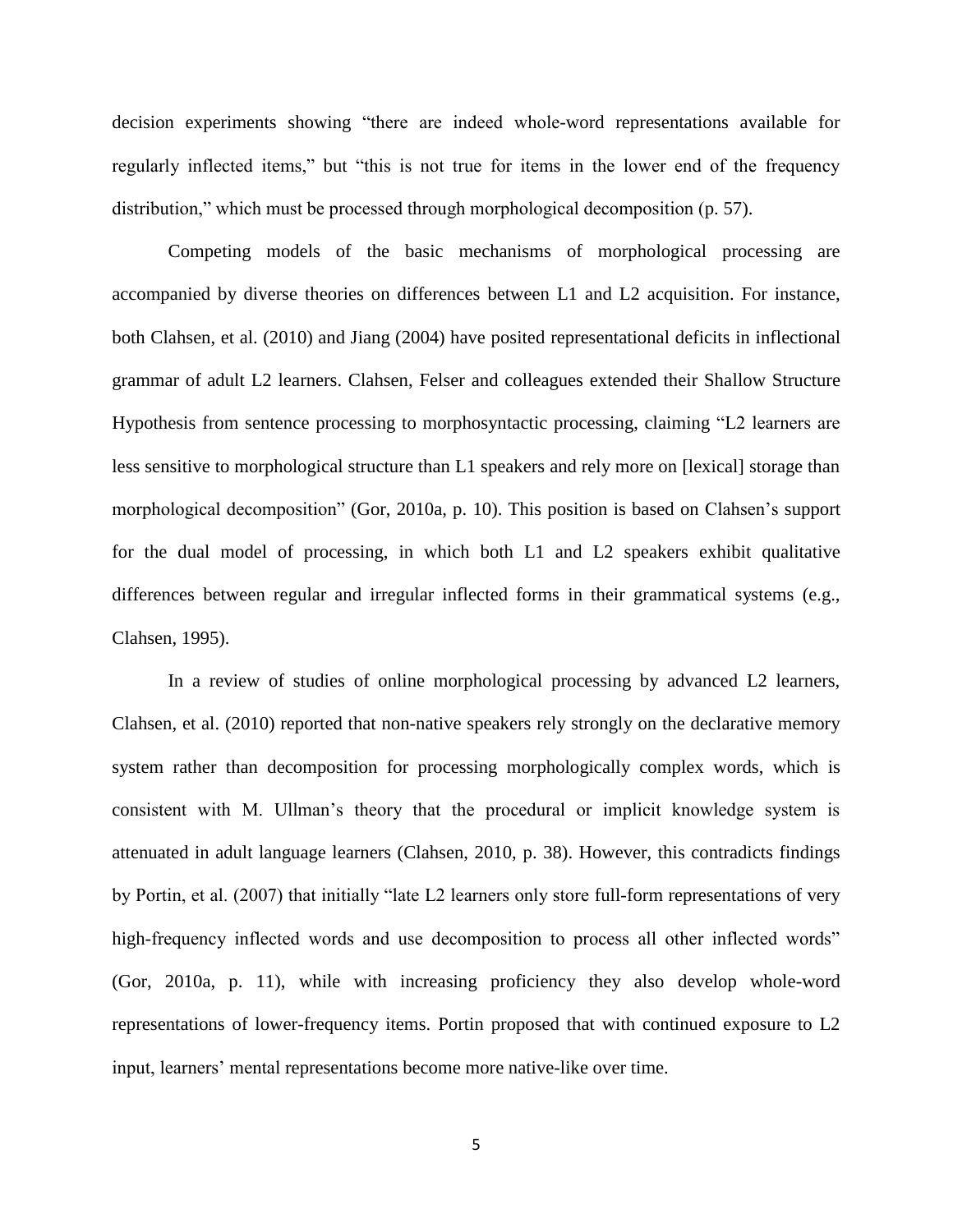Jiang (2004) showed that L1 Chinese learners of English were insensitive to morphological plural markers and number agreement in English, as demonstrated by their lack of significant differences in reading times for sentences involving number agreement and disagreement. The subjects' performance on a written test demonstrated they had explicit knowledge of the rules for number agreement in English. Thus, Jiang concluded that their insensitivity to plural morphology in the timed, online task resulted from a deficiency in implicit mental representations, which could possibly be attributed to age-related critical period effects and the absence of plural morphology in their Chinese L1 (p. 627). In this view, the lack of a grammatical number category in these subjects' L1 required them to store English number agreement only within their explicit or declarative knowledge.

An opposing viewpoint was provided by Prévost and White's (2000) study testing the Missing Surface Inflection Hypothesis (MSIH) against the Impaired Representation Hypothesis (IRH). The MSIH posits that learners have unconscious knowledge of L2 morphological features, but experience difficulty with realization of surface forms in online processing, while the IRH suggests permanent impairment of interlanguage grammar at the level of functional categories or features in learners' mental representations (Prévost and White, 2000, pp. 108-110). A related account to the IRH is the Failed Functional Features Hypothesis or FFFH, proposed by Hawkins and Chan (1997), which holds that Universal Grammar is only partially available to adult L2 learners; thus, such learners cannot access features associated with functional categories in their L2 that have different parameter settings from their L1. Prévost and White, however, found that missing inflection in L2 French and German learners' oral production of finite verbs reflected use of non-finite verbs as default forms under online processing pressure. Because the subjects rarely made the reverse error of substituting finite for non-finite verbs, and typically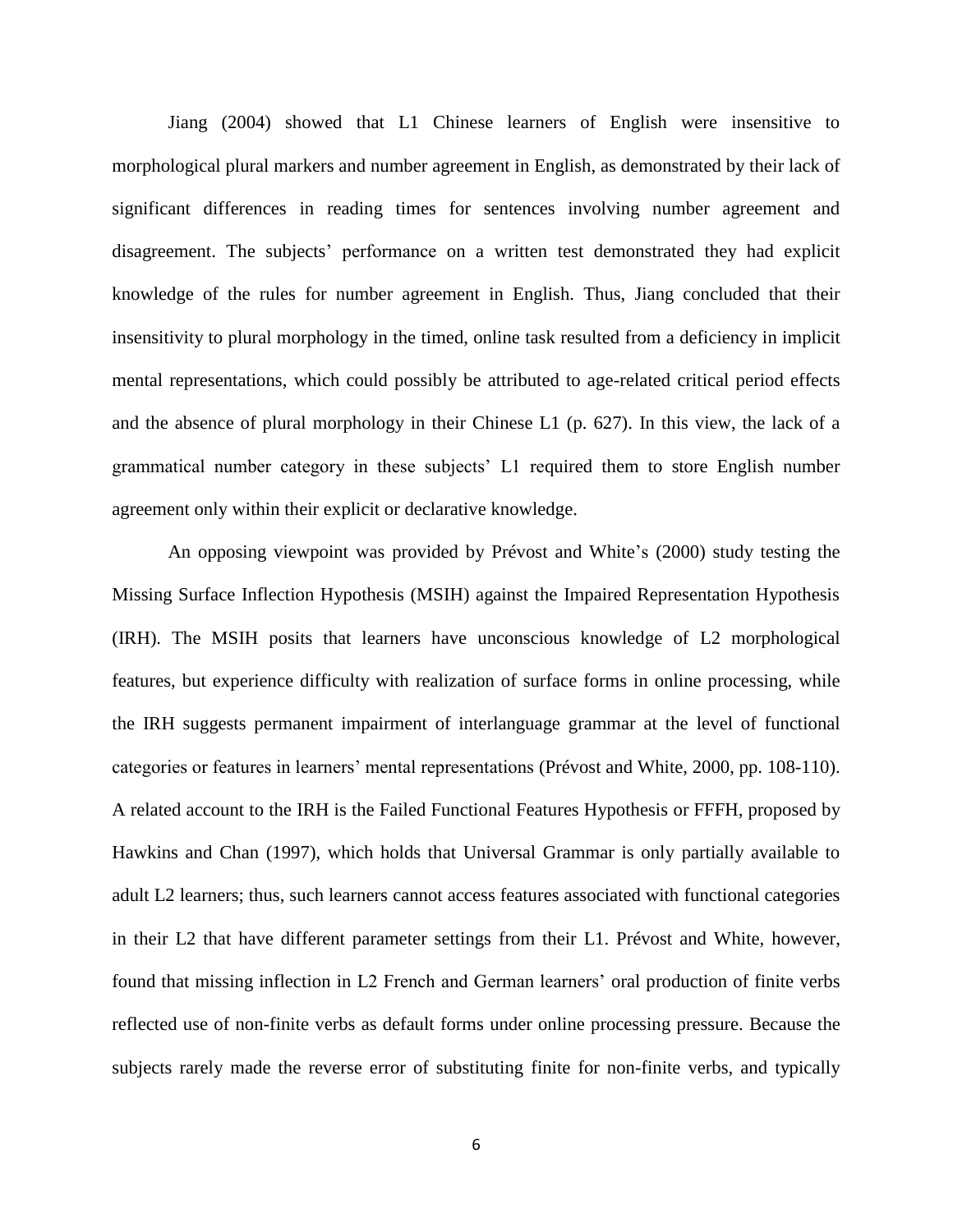inflected finite verbs correctly when these were used, their production exhibited systematicity rather than randomness. These findings supported the MSIH, as the IRH would predict arbitrary use of inflectional morphology, with finite and non-finite forms being used randomly.

Spinner and Juffs (2008) incorporated Prévost and White's findings into a longitudinal study of gender agreement errors by two L2 German learners, stating that the MSIH characterizes such errors as "failure to select the appropriate morphological form in spellout or 'mapping'" (p. 321). Spinner and Juffs' subjects made fewer errors inflecting nouns with natural gender and highly frequent nouns than others, suggesting that some errors were caused by failure to associate the correct gender with specific nouns. The authors noted these lexical problems were likely related to "weakness of phonological and semantic cues [to gender] in German" (p. 344). This could also be relevant to L2 Russian learners, particularly regarding semantic cues, which most Russian nouns without natural gender lack.

Spinner and Juffs found no significant advantage for the L1 Italian over the L1 Turkish learner on acquisition of German gender marking, or for the L1 Turkish speaker on German case marking. These findings suggested the subjects' errors were not due to the absence of relevant functional features in their native languages, contradicting the FFFH. Spinner and Juffs also found evidence of unidirectional errors, which, as in Prévost and White, indicated systematicity rather than randomness in subjects' interlanguage and were consistent with the MSIH. The subjects' frequent omission or defaulting of inflected forms under conditions of high cognitive load (such as long or complex phrases) also pointed toward processing difficulties. Spinner and Juffs concluded that "errors may arise from multiple sources, including lexical learning, processing, mapping, and lexical assignment/parsing the input" (p. 344). Hopp (2013) confirmed that lexical learning of gender assignment may cause errors by advanced L2 learners, suggesting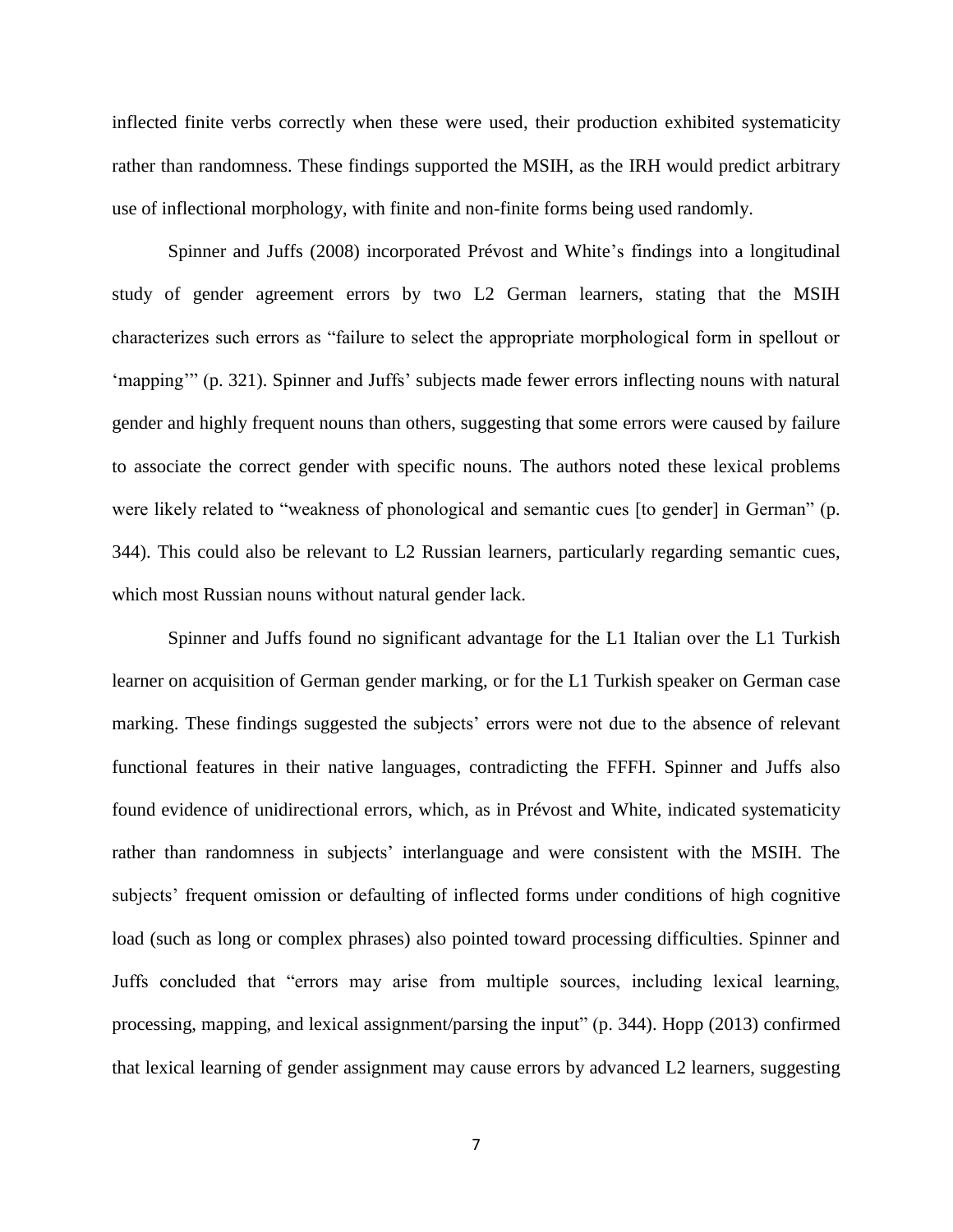"variability in the use of gender agreement in real-time comprehension reflects lower levels of activation of and access to gender nodes in the adult bilingual mental lexicon rather than representational deficits in L2 grammars" (p. 53).

Another explanation is suggested by the Feature Reassembly approach (e.g., Spinner, 2013), in which learners must detect how grammatical features are spelled out in their L2 and reassemble the feature matrices from their L1 into the target language configuration. This is particularly difficult when features that are present in and absent from the L1 are fused into a single morphological form in the L2, such as gender and number marking in Swahili. Spinner (2013) claimed that Feature Reassembly provided a more convincing explanation than representational deficit accounts for the tendency among L1 English speakers to produce more errors in marking number than gender on Swahili nouns, even though number but not gender is overtly marked on English nouns (p. 476).

McDonald (2006) also argued against representational deficits, but from yet another perspective. She focused on cognitive load to demonstrate that processing difficulties are a likelier cause of L2 learner errors. Cognitive load theory holds that "working memory limitations must be taken into account" to analyze learning of "biologically secondary knowledge," which is not essential to normal human functioning and takes conscious effort to acquire (Sweller, et al., 2011, pp. 52-53), such as adult SLA. Recently learned information that has not been transferred to long-term memory must be stored in working memory; yet working memory capacity is severely limited. Through grammaticality judgment tests with L1 English speakers and adult L2 learners of English, McDonald found that L2 learners in a baseline unstressed condition performed similarly to native speakers in a noise stress condition or under increased cognitive load. She concluded that "while late L2 learners perform quite differently from unstressed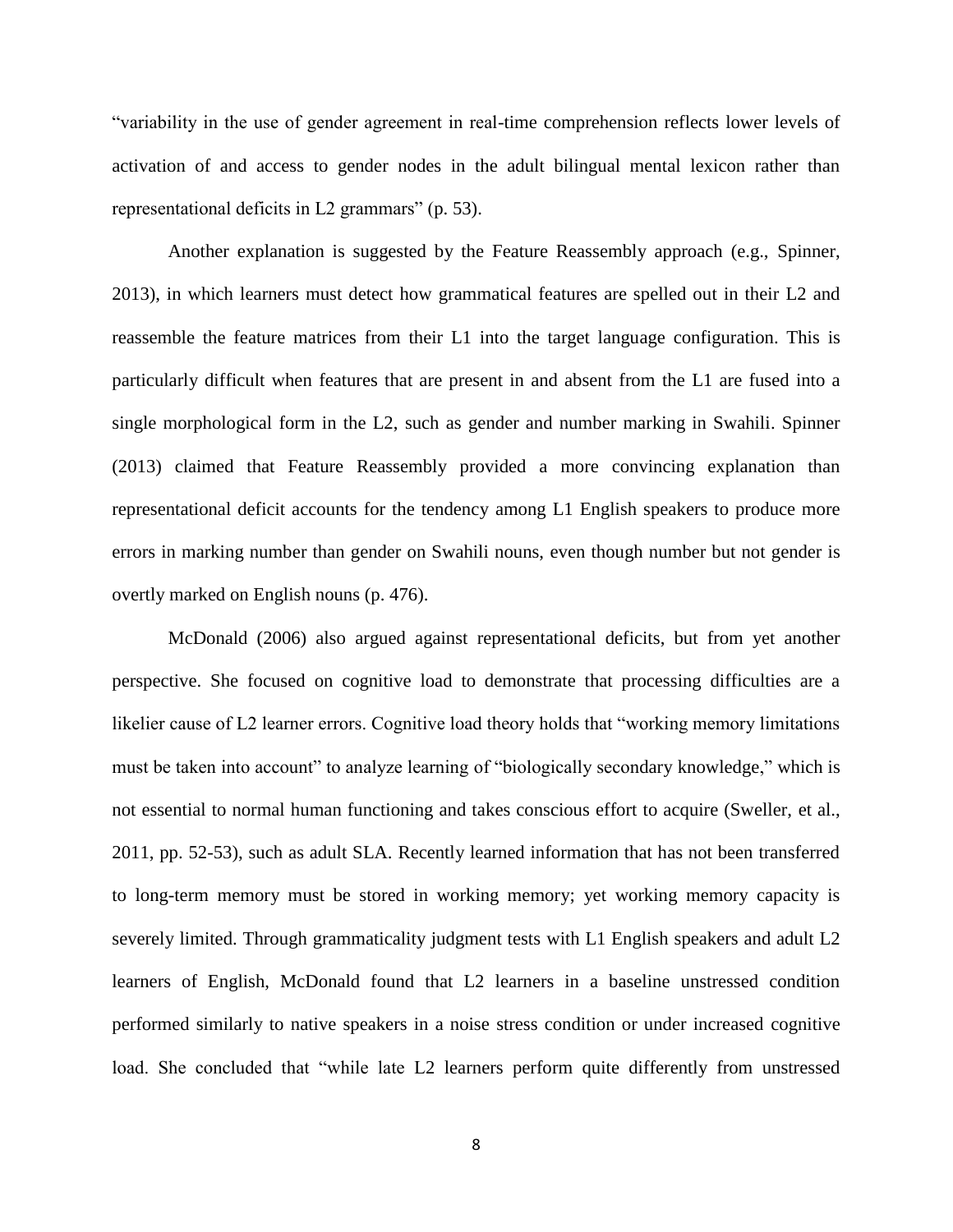natives, this is not adequate evidence to say their grammatical knowledge is qualitatively different. Rather, it is possible […] that late L2 learners actually have a large overlap in grammatical knowledge with native speakers; they are just processing the sentences under difficult conditions" (p. 397).

Two studies by Portin, et al. provided further evidence that adult L2 learners could develop mental representations similar to those of native speakers, while highlighting the role of L1 effects on acquisition of L2 morphology. Portin (2007) found that L1 Finnish speakers primarily used morphological decomposition in visual lexical decision tasks involving lowfrequency inflected Swedish nouns, while accessing full-form representations of medium and high-frequency Swedish nouns, as demonstrated by greater differences between response times for inflected and monomorphemic test items on low-frequency words. The authors concluded that "lengthy formal study […] can provide a late learner with nativelike full-form input representations" (p. 151). This finding contradicts Clahsen's (2010) position that L2 learners rely more on full-form representations of inflected words than native speakers. Portin (2008) explored whether L1 Hungarian and Chinese speakers would transfer strategies from their native languages for processing inflected Swedish nouns, and the results suggested that such L1 influence did occur. The Hungarian group had longer response times for inflected than monomorphemic test items on low and medium-frequency Swedish words, while the Chinese group had similar response times for inflected and monomorphemic test items regardless of frequency, indicating they processed all inflected words through full-form representations. Portin attributed this to the fact that Swedish is less highly inflected than Hungarian but has more complex morphology than Chinese, in which inflection is virtually absent.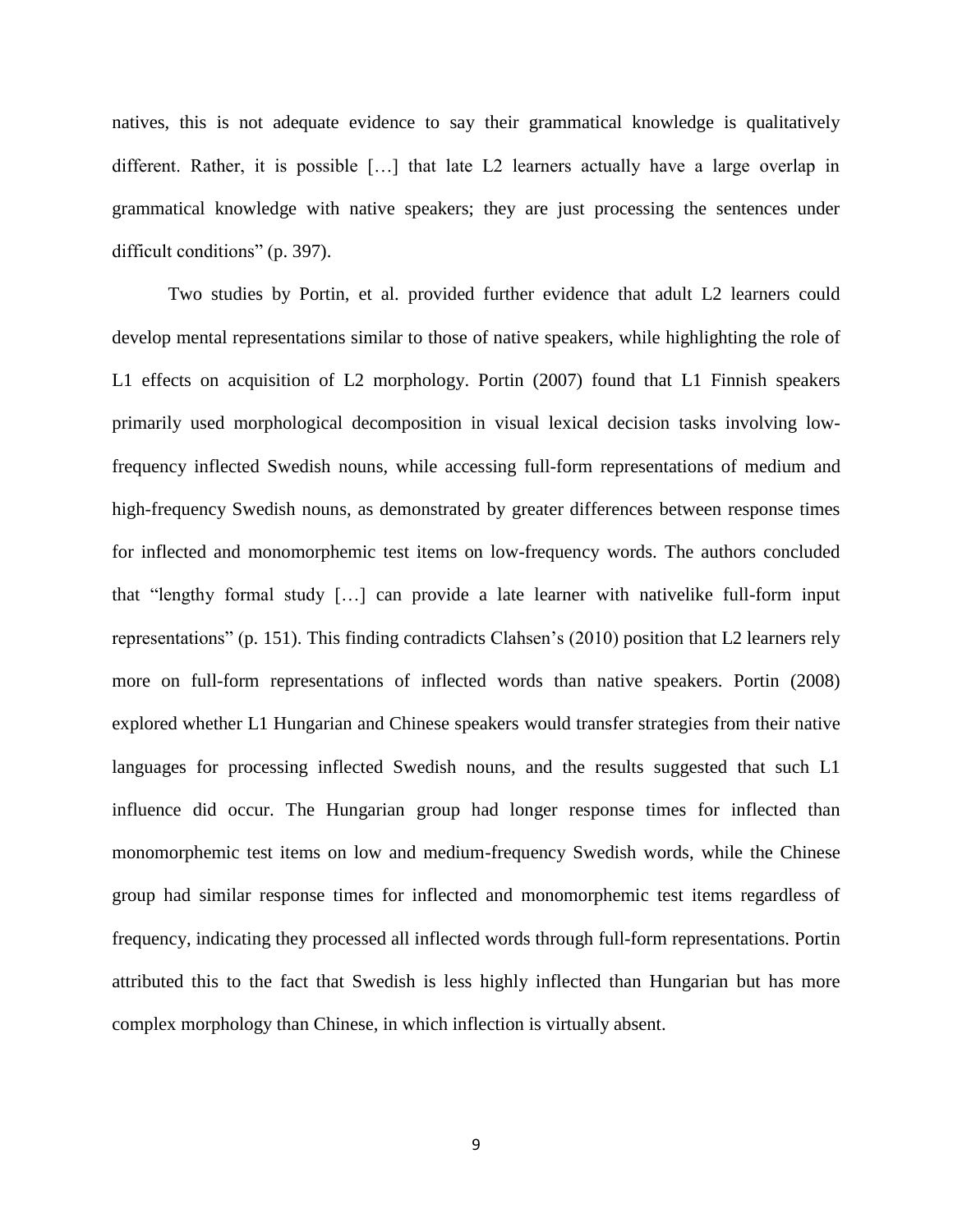Thus, straightforward accounts of L2 learners moving toward greater use of either decomposition, as in Clahsen (2010), or full-form representations, as in Portin (2007), with increasing proficiency appear to be incomplete. Despite claims that L1 effects are absent from L2 processing, e.g. by Silva and Clahsen (cf. Rehak and Juffs, 2011, p. 126), Portin (2008) presents compelling evidence that the structures of a learner's particular L1 and L2 must be considered. As indicated in Gor (2010a) and Kazanina (2008), the relative importance of decomposition and full-form storage may vary with morphological richness of specific languages. Processing of full-form representations is more viable for languages with fewer inflected forms, in which this strategy places less strain on learners' limited memory capacity. A morphologically complex language, on the other hand—such as Russian, with its three grammatical genders, six cases, and extensive verbal conjugation paradigms—would require storage of a large number of inflected forms of each noun, adjective and verb, thus placing greater pressure on cognitive resources.

Others have argued for the possibility of native-like representations among L2 learners through a connectionist approach. Kempe and MacWhinney (1998) worked from the Competition Model, which "focuses on inflections as cues to underlying thematic roles and pragmatic functions" (p. 545), to hypothesize that stronger case marking cues lead L1 English learners of Russian to acquire case marking more rapidly than learners of German. Data from a picture-choice task confirmed that Russian learners made fewer errors on case-marked sentences with OVS word order than German learners. Kempe and MacWhinney concluded their evidence for input-based associative learning indicates "it is reasonable to expect that the comprehension strategies of advanced L2 learners should resemble those of native speakers" (p. 568). This view conflicts with representational deficit accounts such as Clahsen (2010) and Jiang (2004), but is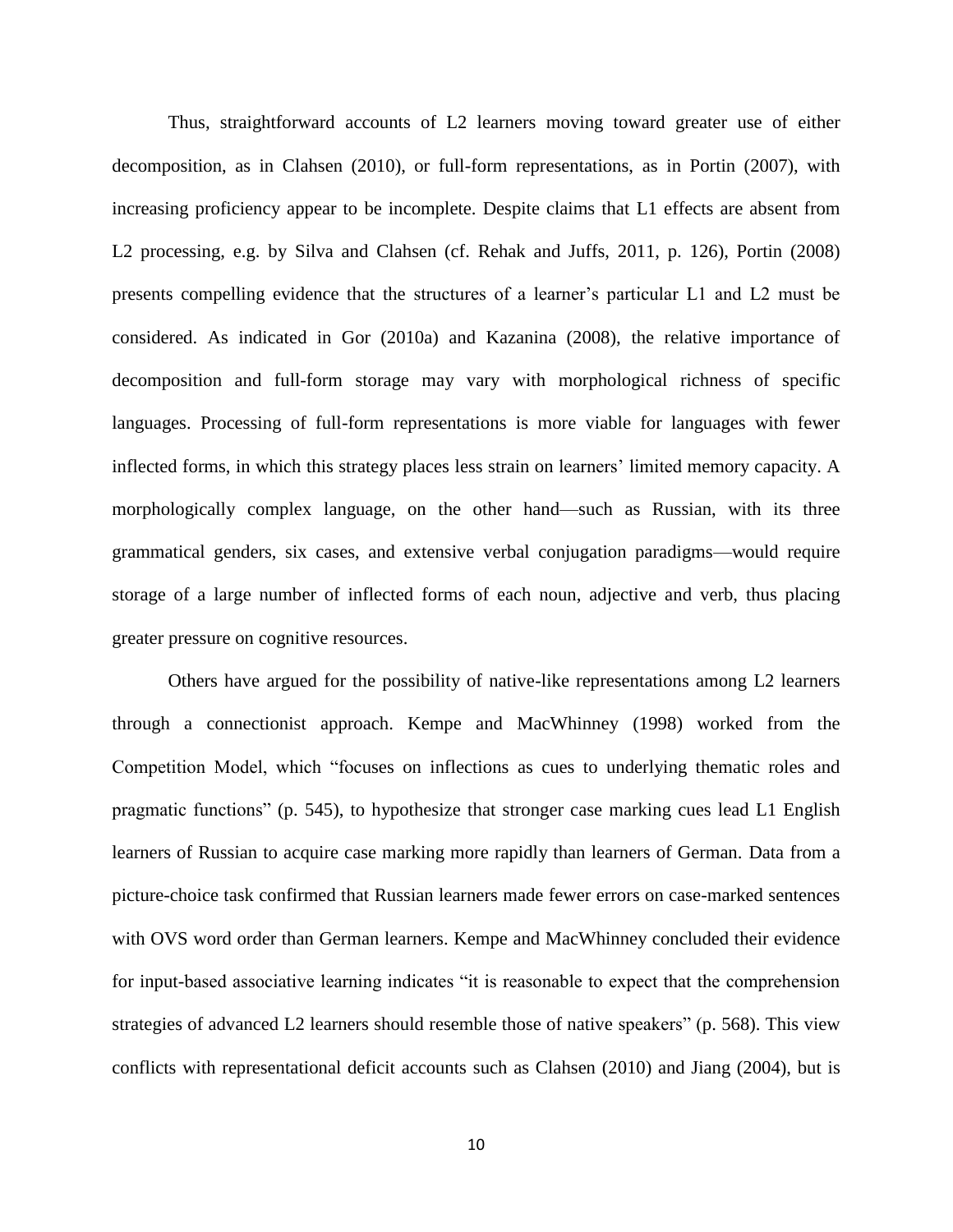supported by other studies such as Sagarra and Herschensohn (2010), which concluded from online and offline tests of morphological processing by L1 and L2 Spanish speakers that "adult learners with a certain proficiency level can demonstrate grammatical knowledge and implementation that is qualitatively comparable to that of native speakers" (p. 2035).

Taraban and Kempe (1999) presented another connectionist account of gender processing, predicting that L1 and advanced L2 Russian speakers would utilize a common learning mechanism to infer the gender of unfamiliar nouns. They found that ambiguous phonological cues to gender marking led to slower and less accurate sentence processing by both L1 and L2 subjects on a self-paced reading task, while the presence of adjectives reliably marked for gender improved performance for both groups on sentences with phonologically ambiguous nouns. The authors concluded, "L1 and L2 speakers may rely on similar learning mechanisms for mastering gender and simply may be at different points on the learning curve" (p. 144).

Other research on morphological processing has focused on heritage speakers, a group that does not fit neatly into an L1/L2 dichotomy. Polinsky's (2008) experiments with Russian heritage speakers showed systematicity in their processing of gender marking, despite differences from monolingual Russian speakers. When the subjects were asked to supply forms of adjectives and possessive pronouns that agreed grammatically with Russian nouns and to judge the acceptability of adjective-noun combinations, their accuracy approached that of a monolingual control group for masculine nouns only. Polinsky concluded "the category of gender is still fully represented" in the interlanguage grammar of Russian heritage speakers, "but its actual structuring undergoes significant reanalysis. While gender assignment principles manifested in agreement are different from the baseline, they are definitely not random" (p. 55).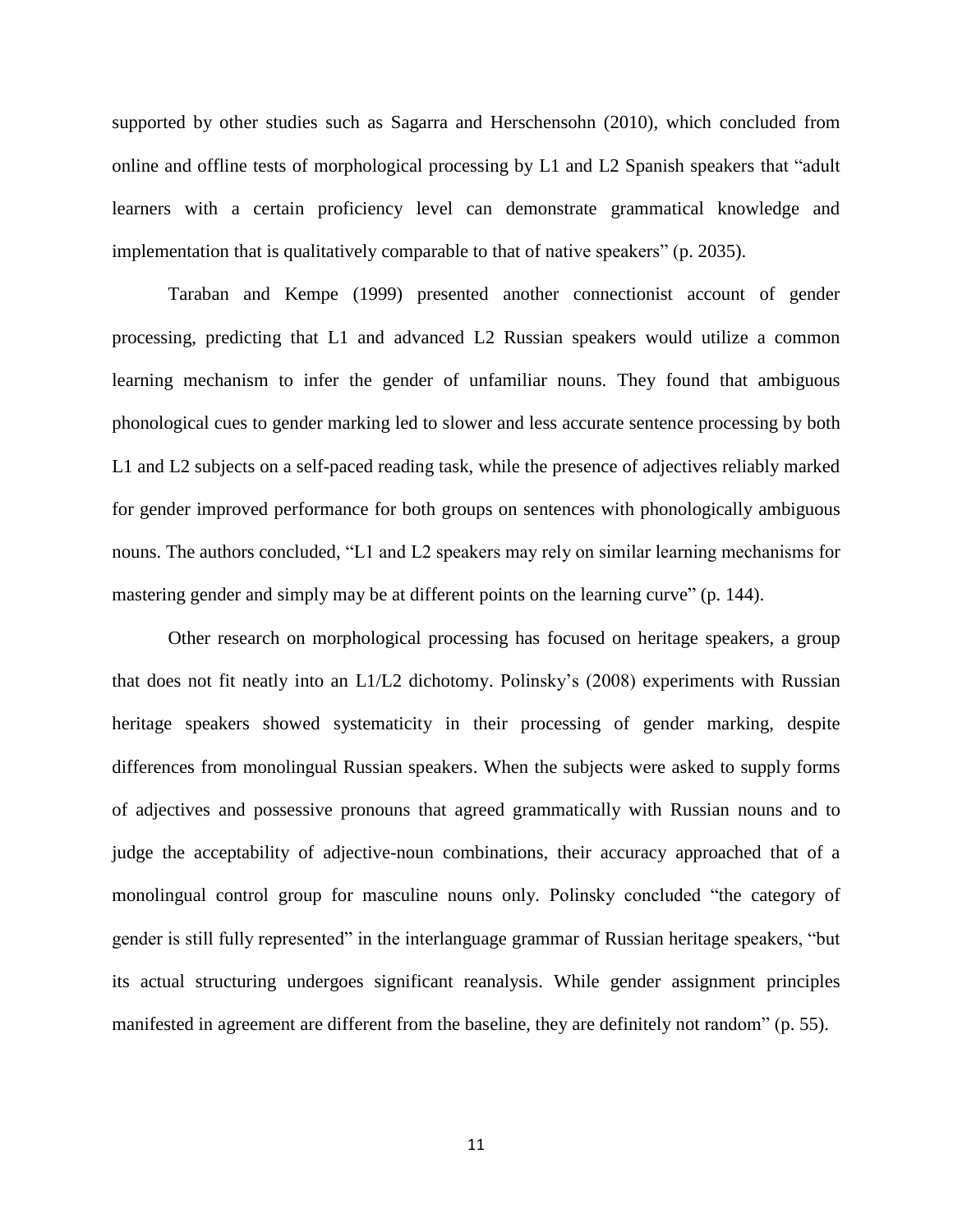Thus, Polinsky did not view heritage speakers as experiencing representational deficits, although their acquisition of Russian grammar was incomplete due to insufficient input and instruction. She recommended further research comparing heritage speakers with L2 learners, observing that "such a comparison would allow us to identify those properties of noun categorization and gender priming that cut across all these groups and those that are specific to L1, L2, and to heritage speakers only" (p. 64). This paper addresses the need for such data by comparing evidence for representational and processing difficulties with inflectional morphology among the Russian heritage and L2 learner groups in the RULEC corpus.

In conclusion, while some L2 morphological processing studies have found evidence for representational deficits through online tasks such as self-paced reading (e.g., Jiang, 2004) or masked priming (e.g., Silva and Clahsen as summarized in Rehak and Juffs, 2011), several others have presented persuasive evidence that L2 errors in inflectional morphology may be due to other causes, such as increased processing load in timed versus untimed tasks and lexical learning of gender assignment. Such findings have resulted from studies utilizing both oral production data (e.g., Prévost and White, 2000; Spinner and Juffs, 2008; and Polinsky, 2008), and input processing tasks such as lexical decision (e.g., Portin, et al., 2007 and 2008), grammaticality judgment (e.g., McDonald, 2006), and self-paced reading (e.g., Taraban and Kempe, 1999). This array of evidence suggests that representational deficit approaches have not adequately accounted for L2 learner difficulties with inflectional morphology.

Additionally, this review indicates that the relatively few existing studies on processing of Russian case and gender by L1 English adult learners (e.g., Kempe and MacWhinney, 1998; Taraban and Kempe, 1999) have examined this phenomenon mainly from a connectionist perspective. A need is present for studies testing other models of acquisition of Russian case and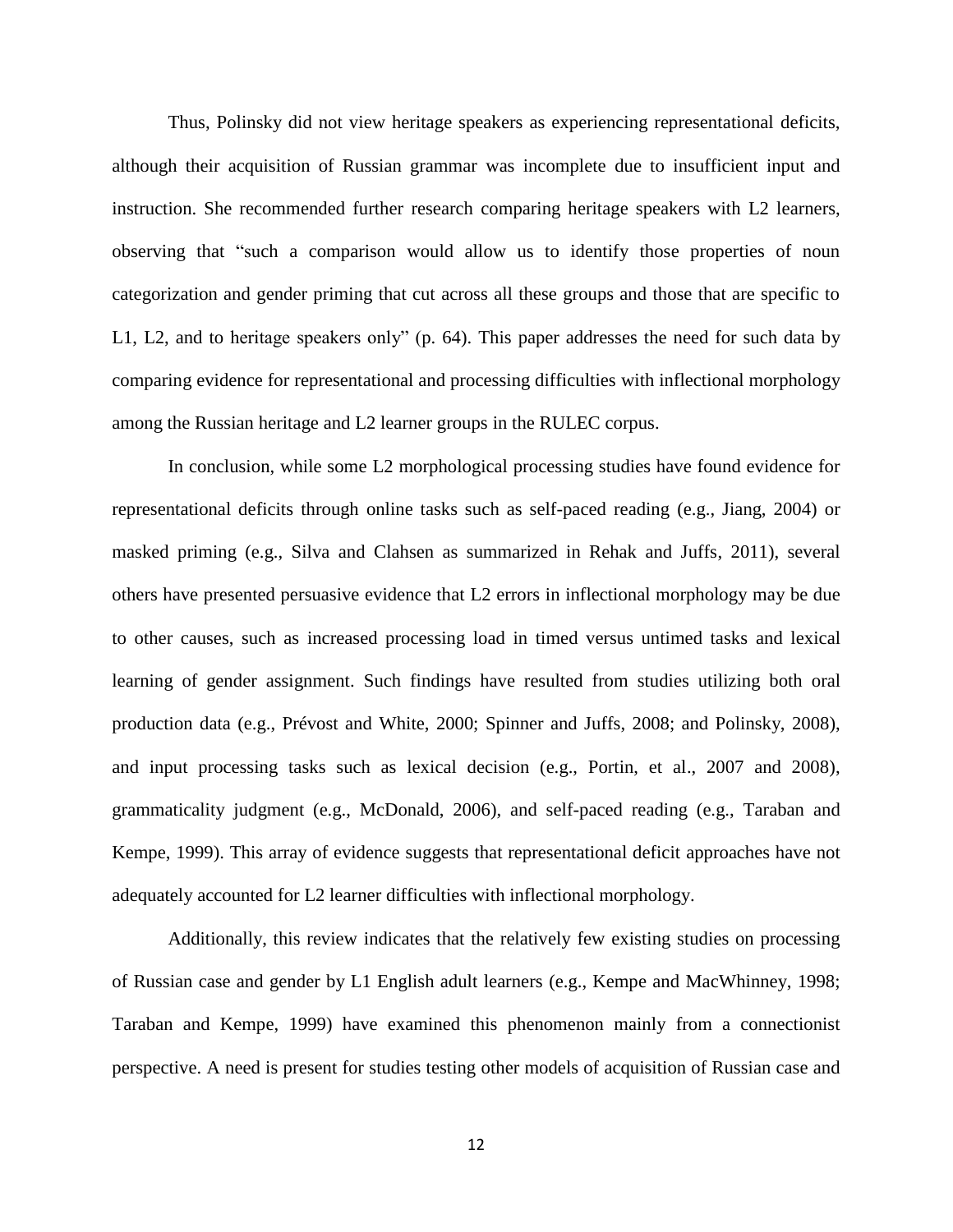gender by L1 English learners to explain the prevalence of production and comprehension errors. Approaches based on processing difficulties associated with working memory limitations and cognitive load, as well as those focusing on transfer of morphological processing strategies from the L1, have shown promise in existing literature and could benefit from testing with L1 English learners of the complex Russian system of nominal morphology.

This paper will contribute to addressing these needs, along with that identified by Polinsky (2008) for comparison of heritage speakers and traditional L2 learners. Toward these ends, the corpus study detailed below will investigate whether a sample of advanced Russian language learners made significantly more case and gender-marking errors in compositions written under time pressure, which could lead to increased production processing difficulties, than in untimed writing assignments. This analysis will also explore whether different patterns can be observed in the effects of time pressure on morphological accuracy of written production by Russian heritage versus non-heritage learners.

#### **3. METHODOLOGY**

All data for this study were obtained from RULEC, the Russian Learner Corpus of Academic Writing. The use of learner corpora is a somewhat recent development in SLA research, but such corpora can provide a rich source of data for discerning patterns in the interlanguage grammar of L2 learners.<sup>2</sup> The Russian Language Flagship program faculty at Portland State University who

 $\overline{\phantom{a}}$ 

<sup>&</sup>lt;sup>2</sup> While corpus data can show production performance and thus enable some inferences regarding learner competence, it is recognized that such data do not reveal how interlanguage grammars may be constrained (that is, what learners know not to be possible in their L2). For this reason, production data should ideally be used together with other sources in SLA research; but this is beyond the scope of the current exploratory study.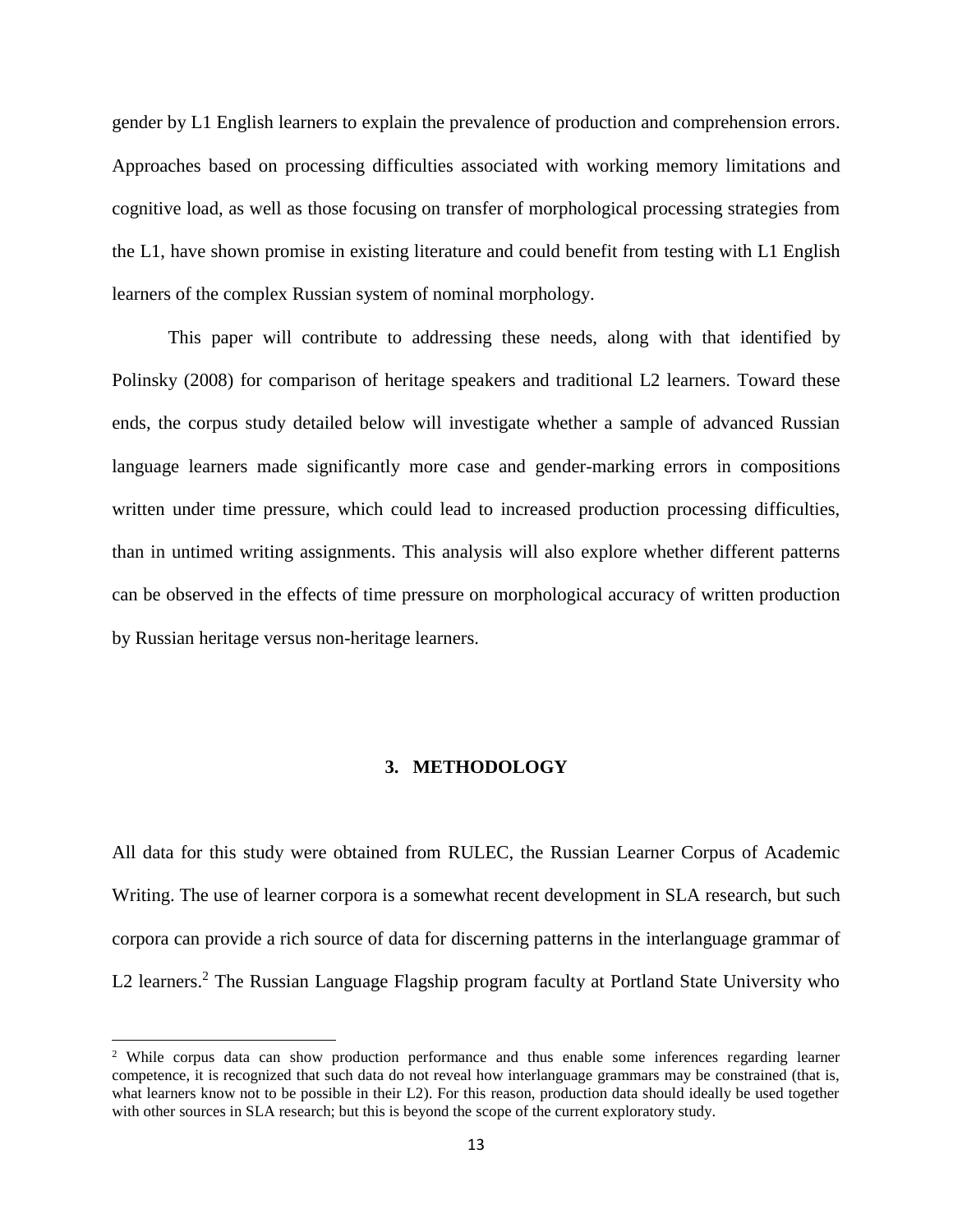designed and assembled RULEC sought specifically to address "the relative lack of empirical research on advanced interlanguage" (Alsufieva, et al., 2012, p. 85). Both texts written during classes with a time limit and those written at home without a time limit were deliberately included in the corpus to facilitate comparisons of language learner production under timed and untimed conditions, as the RULEC designers recognized time limits as "one of the most important variables influencing the accuracy and complexity of writing" (p. 87). The opportunity afforded by a learner corpus to directly compare the same type of linguistic output (written production) under conditions of processing pressure imposed by a time limit, versus the lack of such pressure in an offline task without a time limit, makes a corpus study an appropriate methodology for investigating the questions about L2 difficulties with inflectional morphology raised in this paper. It is also a useful methodology for comparison of heritage speakers and traditional L2 learners, as anticipated by the RULEC designers, who viewed the corpus as "a tool that may help uncover universal or group-specific patterns of Russian language acquisition and build profiles of various groups of RFL [Russian as a Foreign Language] learners" (p. 89).

The RULEC corpus consists of approximately 3,800 Russian learner texts composed over four years, ranging in length from single paragraphs to full research papers and containing a total of about 750,000 words. The texts were written as course assignments by 36 students enrolled in Portland State University's Russian Language Flagship program, including 17 foreign language learners whose L1 is English, as well as 19 heritage learners who were either born in the U.S. to Russian-speaking parents or moved to the U.S. with their families during childhood ("RULEC: Russian Learner Corpus of Academic Writing," 2009). The federally funded Russian Language Flagship offers a multi-year curriculum of intensive instruction, content-based language courses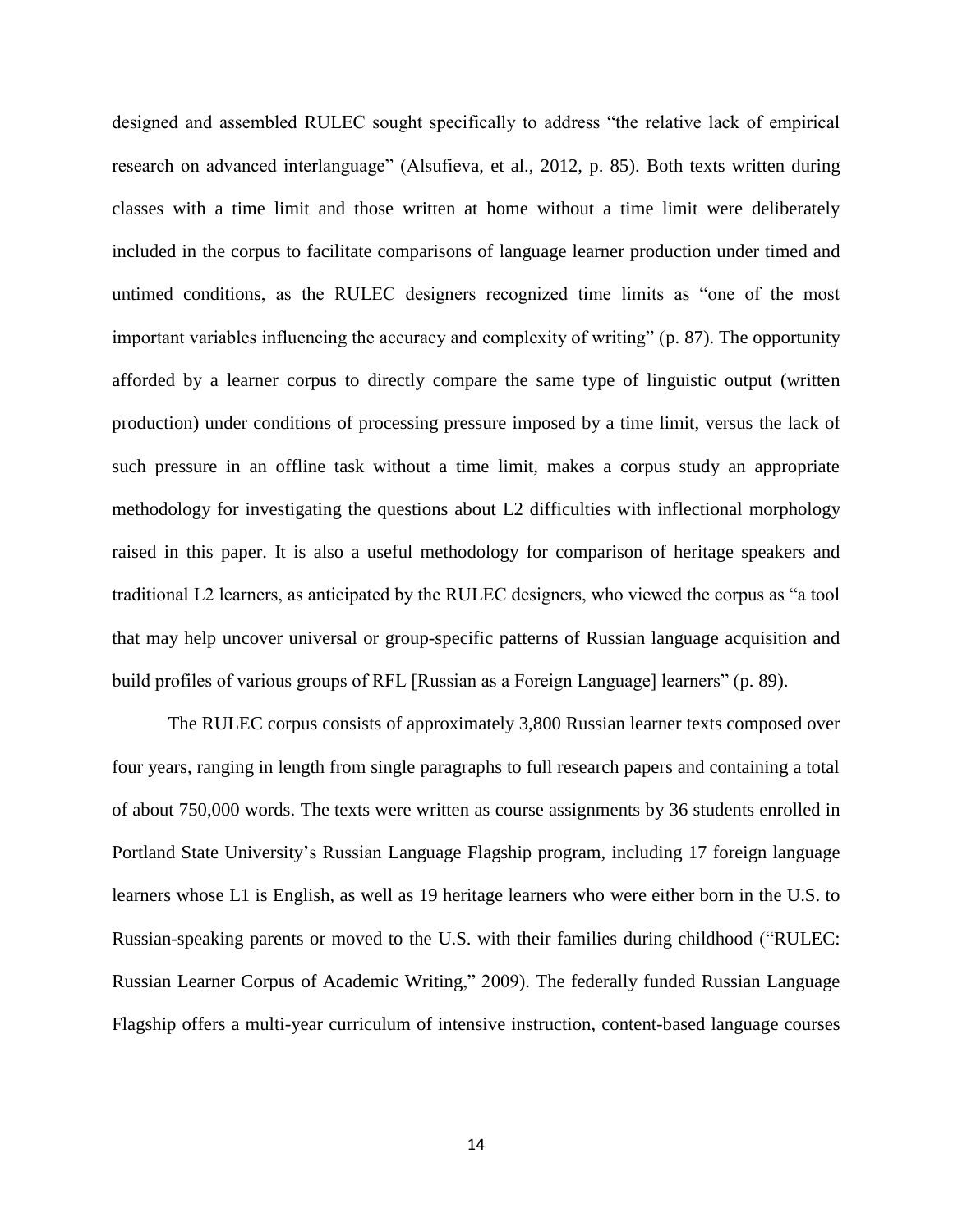in students' major fields, and extended study abroad experiences to develop professional-level proficiency ("Language Flagship: Creating Global Professionals," 2013).

All students had been tested at a Russian oral proficiency level between Intermediate Mid and Advanced High on the ACTFL scale at the time when they wrote the texts. While ACTFL Oral Proficiency Interviews are not designed to score low-level morphological errors, this testing serves to establish similar overall proficiency levels between the two groups of students under examination, thus facilitating comparison of data from the L2 and heritage learner groups in this study. This comparison was employed to test the possibility that heritage students' exposure to Russian language input in early childhood results in different patterns of morphological processing than are found among traditional L2 learners, as suggested by Polinsky (2008) and Gor (2010b).

Each text in the corpus is tagged according to criteria including the L2 or heritage status and overall proficiency level of the author, timed or untimed writing assignment, text type and function, etc. For this study, a subset of texts was selected for analysis that was evenly divided between those written by L2 and heritage learners, and subdivided within each of these two categories into timed and untimed compositions. The texts chosen in each of the four combinations of categories (L2/timed, heritage/timed, L2/untimed, and heritage/untimed) were matched to the greatest possible extent on all other criteria, including text length, to eliminate confounding variables. A total of 240 texts by 24 authors (12 L2 and 12 heritage learners, with each author contributing 5 timed and 5 untimed texts) were selected for the study. The number of texts used for analysis was subsequently reduced to 232, as some duplicates were found in the originally selected sample. These 232 texts contain a total of 25,741 words and 2,250 T-units. The average text length is approximately 111 words.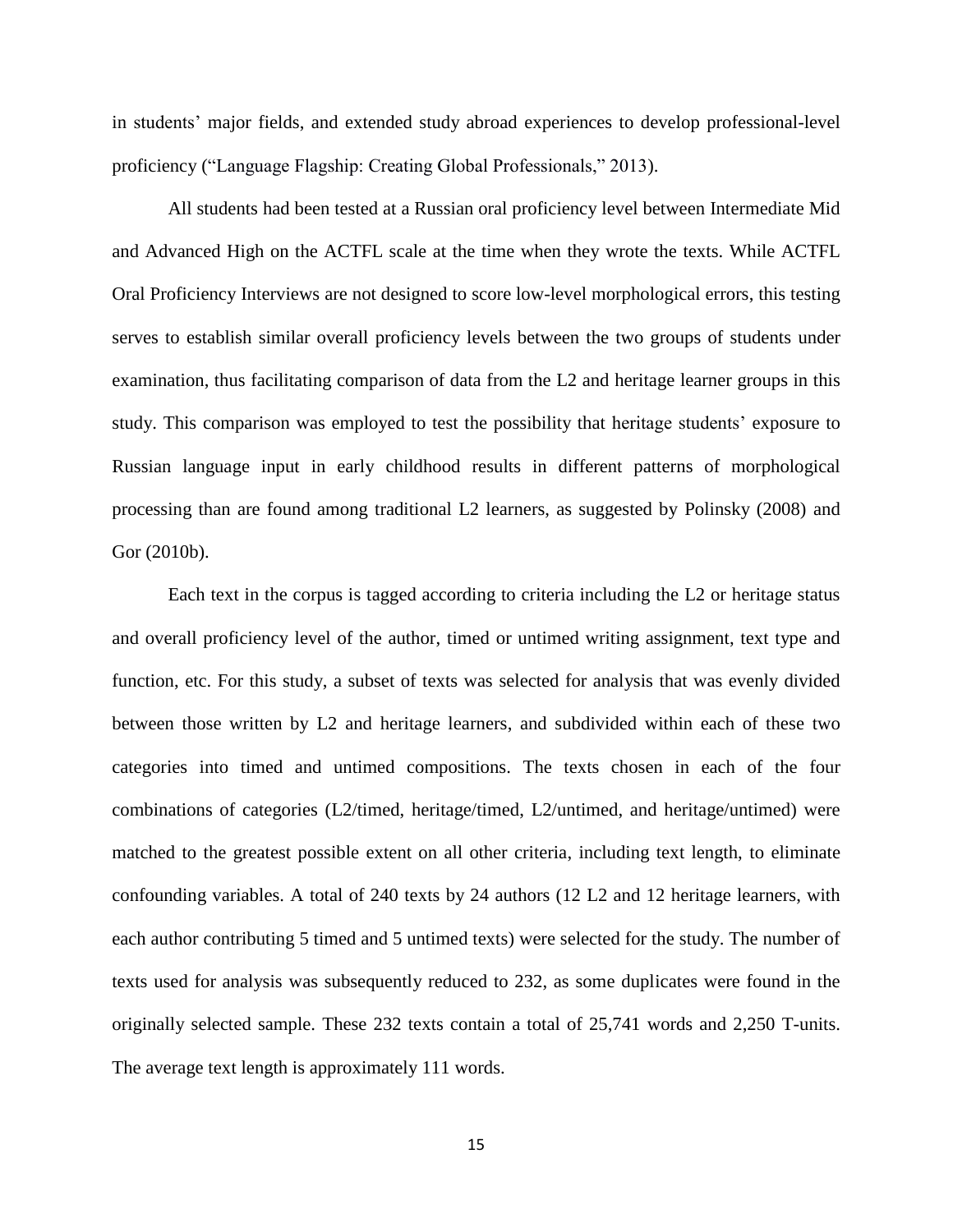While this study includes fewer subjects than the 15 or more per group typically recommended for comparative studies in applied linguistics (Dörnyei, 2007, pp. 99-100), the use of a repeated measures design with multiple compositions by the same subjects was expected to accommodate a smaller sample size by reducing the role of variation in learner error rates resulting from individual differences among subjects. In addition, the version of RULEC currently available to researchers includes texts from only 28 (13 heritage and 15 L2 learners) of the 36 students whose compositions were originally collected, because the corpus designers viewed discrepancies among the quantities of texts from individual students as excessive, and thus reduced the number of subjects to provide more nearly equal representation of the remaining authors in RULEC (O. Kisselev, personal communication, October 21, 2014).

A native Russian-speaking graduate student in the University of Pittsburgh's Department of Linguistics identified and tagged all inflectional morphology errors on nouns, adjectives and determiners in the texts to be analyzed. Using oXygen XML Editor software, tags were applied to each error to show the correct grammatical case, gender and number and to indicate whether the author used an incorrect case, gender and/or number, or whether the type of error could not be determined.<sup>3</sup> The annotation system used for error tagging is presented in Appendix A, and an example of a text annotated for this study is shown in Appendix B.

Because Russian is a synthetic language with a single inflectional ending to mark case, gender and number, and also due to frequent syncretism of inflectional endings—for instance, the same feminine endings are used in several oblique cases, and masculine and neuter endings are identical to one another in several cases—it is not always possible to distinguish case errors

 $\overline{\phantom{a}}$ 

<sup>&</sup>lt;sup>3</sup> Tagging to indicate correct cases will allow for analysis in future studies of factors other than the timed or untimed status of compositions that may affect error frequencies, such as the possibility that learners make fewer errors on marking structural cases (nominative and accusative) than inherent or lexical cases. However, analysis of these factors is beyond the scope of this paper.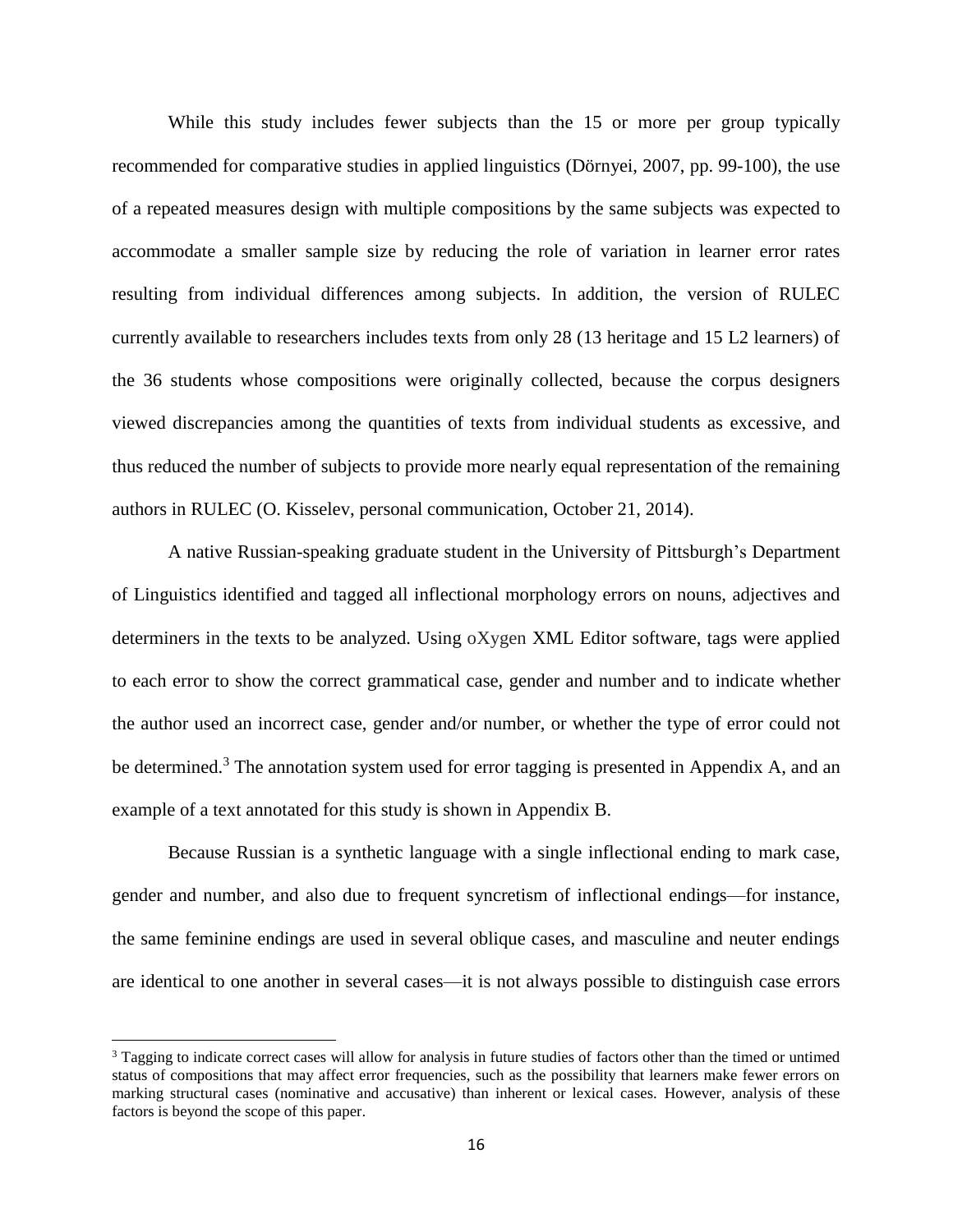from gender or number errors or to identify the exact case, gender and number that the author attempted to use on a particular word. For example, in one text, the author wrote "в генетики" \* ["v genetiki" / "in genetics"] in place of the correct feminine singular prepositional case form, "в генетике" ["v genetike"]. This could be a case error if the student was attempting to use genitive instead of prepositional case, or both a number and case error if the student was attempting to use a plural accusative case form. Of the 493 total annotated errors in the sample of texts used for this study, 27 errors or 5.5% were tagged as being of an unclear type.

To verify the accuracy of error annotation, the author of this paper checked the tagging of 20% of the selected texts, including one timed and one untimed text by each of the 24 student authors. Among the 106 words annotated with error tags in these 48 texts, differences in rater judgments concerning whether or not an item constituted a nominal morphology error were present for 6 tags, while differences in categorization of the type of error (e.g., case error, gender error, or morphological error of unclear type) were present for another 9 tags. This constituted a 94.3% inter-annotator agreement rate on the overall number of nominal morphology errors, and an 85.8% agreement rate on both the presence and categorization of such errors.

After errors were tagged in the selected texts, the frequency of errors in nominal morphology was calculated for each category of texts. The independent variables in this study were the timed or untimed status of the texts (a within-subjects variable) and the L2 or heritage language background of the authors (a between-subjects variable), while the dependent variable was the frequency of nominal morphology errors in the texts. Error frequency was measured as the rate of errors per T-unit. As noted in the introduction to this updated paper, all T-units in each of the selected texts have been annotated with XML tags by the author.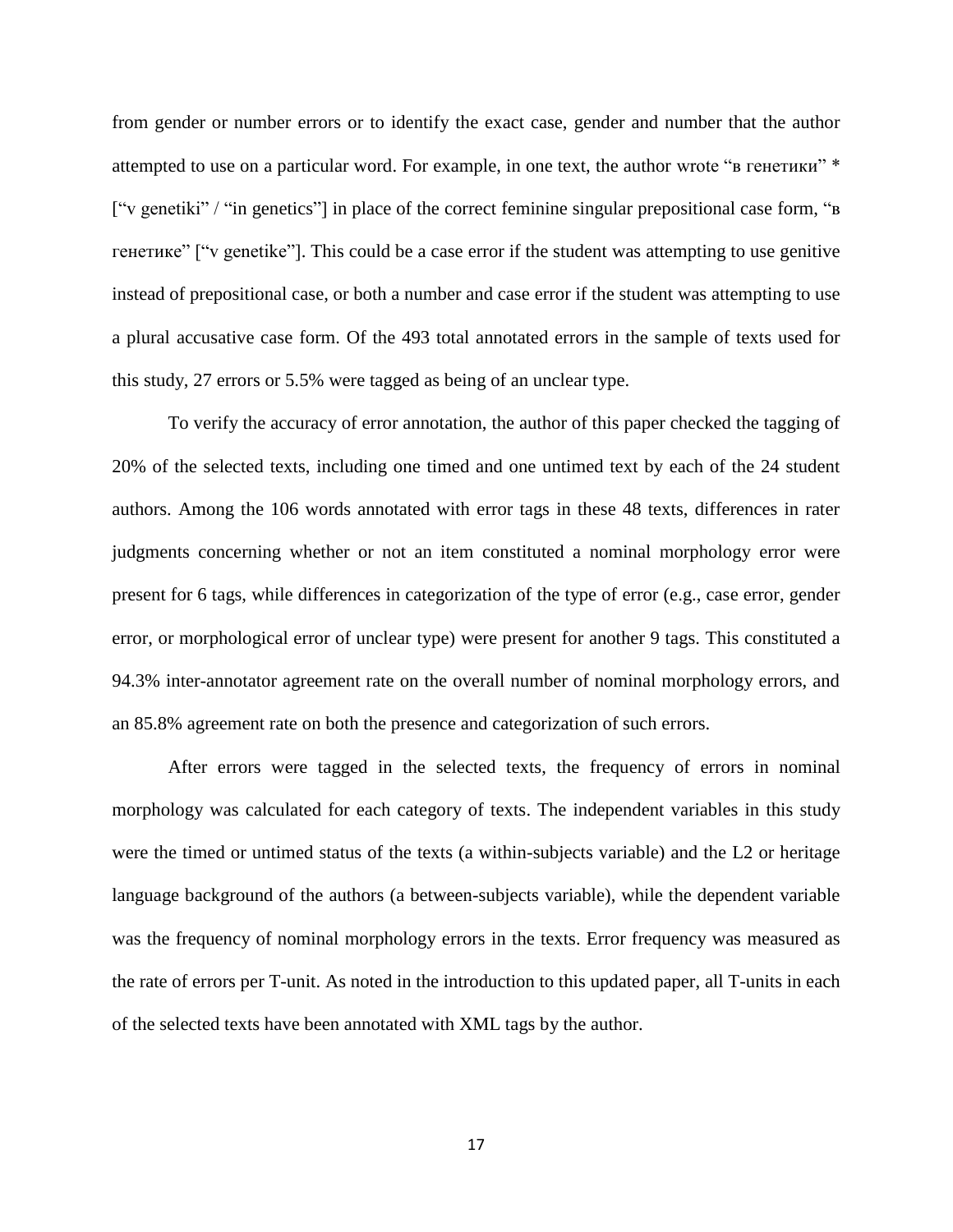In addition to overall error counts, this study used a Python script (see Appendix C) to calculate error totals for each category: case, gender, number, and morphological errors of indeterminate type, which—due to syncretism as mentioned above—could potentially be errors of case, gender and/or number. Errors judged during the tagging process to be orthographic or phonological, such as using an allomorph associated with "hard" adjectives where an allomorph associated with "soft" adjectives (those with stems ending in palatalized [nʲ]) is required, were not annotated as inflectional morphology errors and thus are excluded from all error frequency calculations for this study.

Statistical analysis of the corpus data consisted of repeated measures ANOVA testing to compare the rates of morphological errors within each group of subjects (L2 and heritage learners) in the timed versus untimed conditions, as well as between the subject groups in each condition, thus investigating variance among the error rates in all four combinations of group and condition. In addition, based on the results of the repeated measures analysis, correlations were tested between the complexity of the learner texts (measured as the number of words per T-unit) and error rates in the timed and untimed compositions of each subject group.

## **4. PREDICTIONS**

The methodology for this study utilized a corpus of written production data by L2 learners and thus differed from the morphological processing studies summarized in the literature review, which used methodologies including self-paced reading, masked priming, grammaticality judgment, and other input processing measures. However, based on the evidence presented in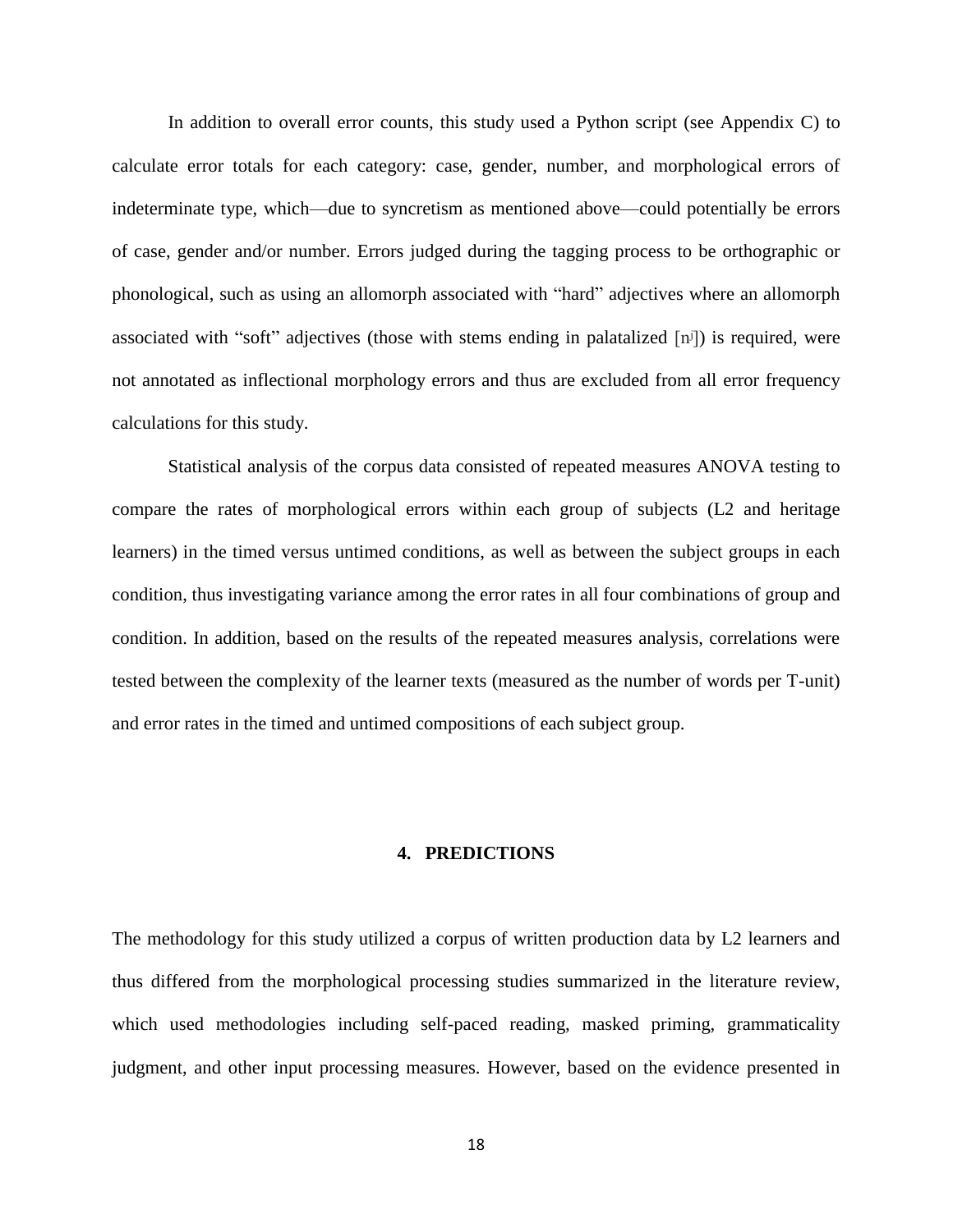those studies, it was hypothesized prior to analysis of the RULEC data that the following findings would emerge from this study.

First, on the question of representational deficits in L2 grammatical categories that are not present in the L1, available evidence suggests that the absence of overt case and gender marking on nouns and adjectives in a learner's L1 (as in English, which has other inflectional morphemes to mark number, possession, etc.) does not prevent acquisition of these forms in a more morphologically complex L2, given sufficient input. On the other hand, the near absence of any inflectional morphology in a learner's L1 (as in Chinese) does appear to raise barriers to native-like processing, or at least to the availability of morphological decomposition as a processing strategy. Such barriers are not necessarily due to irreparable representational deficits, however. Another possibility is that large differences between the morphological structures of the L1 and L2, which may be combined with low levels of working memory in some individuals, can lead to increased processing difficulties that are evidenced by slower processing and more errors in the production and comprehension of L2 inflectional morphology.

Thus, it was predicted that the RULEC corpus study would reveal significantly less frequent case and gender errors by Russian language learners in their untimed written compositions (an offline task) than in their timed compositions (which may be viewed as an online task, in the sense that the subjects performed it under time pressure). This finding would support the Missing Surface Inflection Hypothesis (MSIH), which predicts that all L2 features can be represented in learners' interlanguage grammar,<sup>4</sup> even if they may not be fully realized in online production and comprehension due to processing difficulties. Alternatively, if no significant differences were found between the timed and untimed compositions in the frequency

 $\overline{\phantom{a}}$ 

<sup>4</sup> It is recognized that the argument that untimed monitored output may reflect only "learning" or conscious knowledge, rather than "acquisition" or underlying knowledge of the L2 (e.g., Krashen, 2009), poses a potential problem for this study.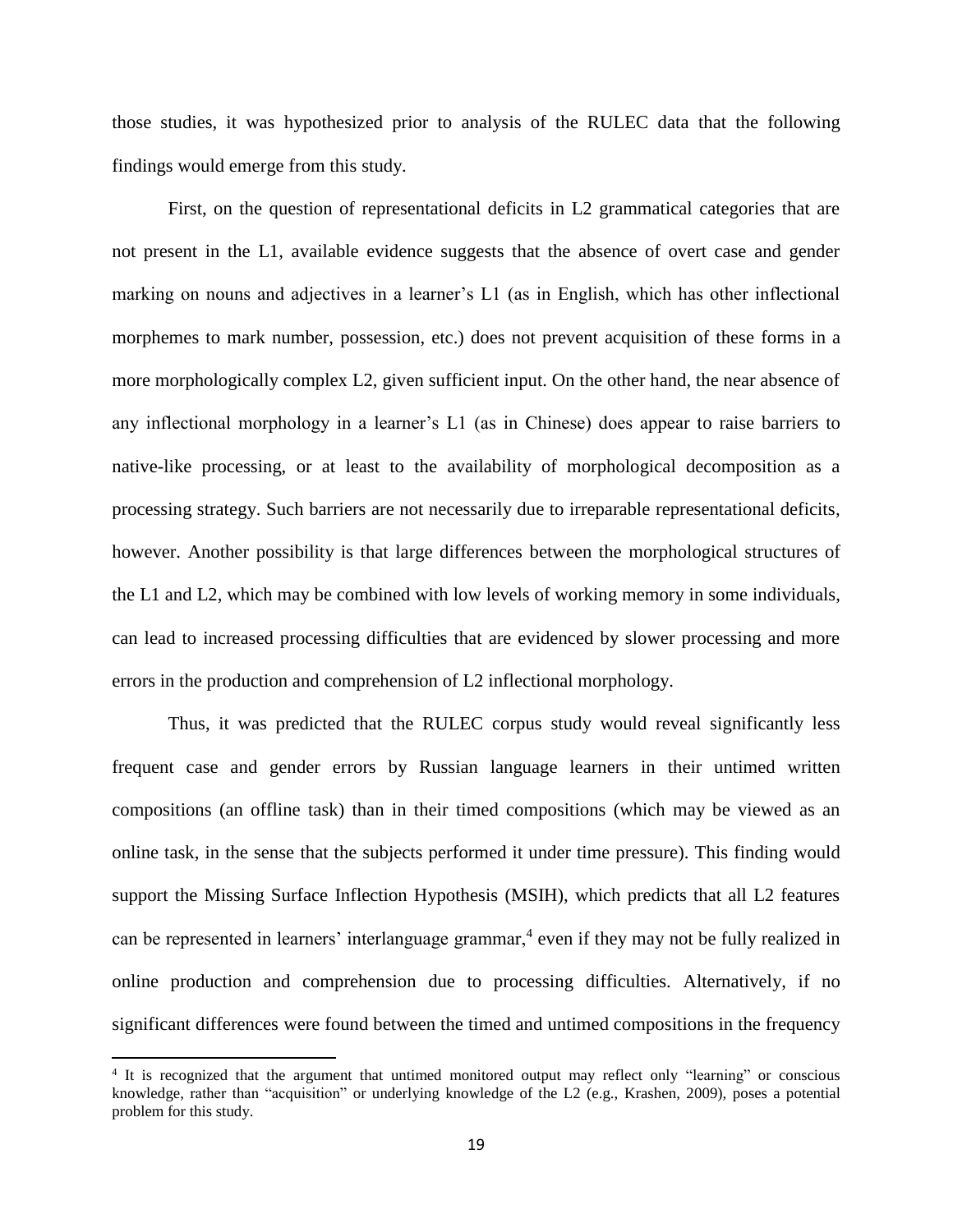of case and gender errors, this result would suggest that the production of non-target-like inflectional morphology by advanced L2 learners may reflect competence errors caused by representational deficits. The latter finding could support either Clahsen's model, which posits impaired mental representations in the grammar of all L2 learners with no L1 effects, or the Failed Functional Features Hypothesis (FFFH), which predicts deficits in L2 learners' representations of grammatical categories that are not present in their L1.

On the question of dual-system and single-system morphological processing models, the evidence presented in the literature review suggests that universally there may not be two separate processing systems based on a categorical distinction between regular and irregular morphology (since this distinction cannot be clearly made in Slavic languages, for example), but there are two possible processing routes based on morphological decomposition and full-form representations of inflected words. Factors influencing the route used for a given processing task may include morphological complexity of the L1 and L2, with full-form storage playing a larger role in languages with fewer inflected forms; type frequency and neighborhood density of particular lexical items in the L2; learner proficiency levels in the L2; and individual differences in working memory. This hypothesis could not be directly tested in a corpus study, as output processing in a written task is not a suitable methodology to measure learner processing time for individual words, which requires the use of an input processing task such as masked priming, lexical decision, etc.

It was also anticipated that this study would reveal greater differences in case and gendermarking error rates between timed and untimed compositions by the Russian heritage speakers than the L2 learners whose writing samples are included in RULEC. Due to their extensive exposure to morphologically rich Russian language input in early childhood, as well as the fact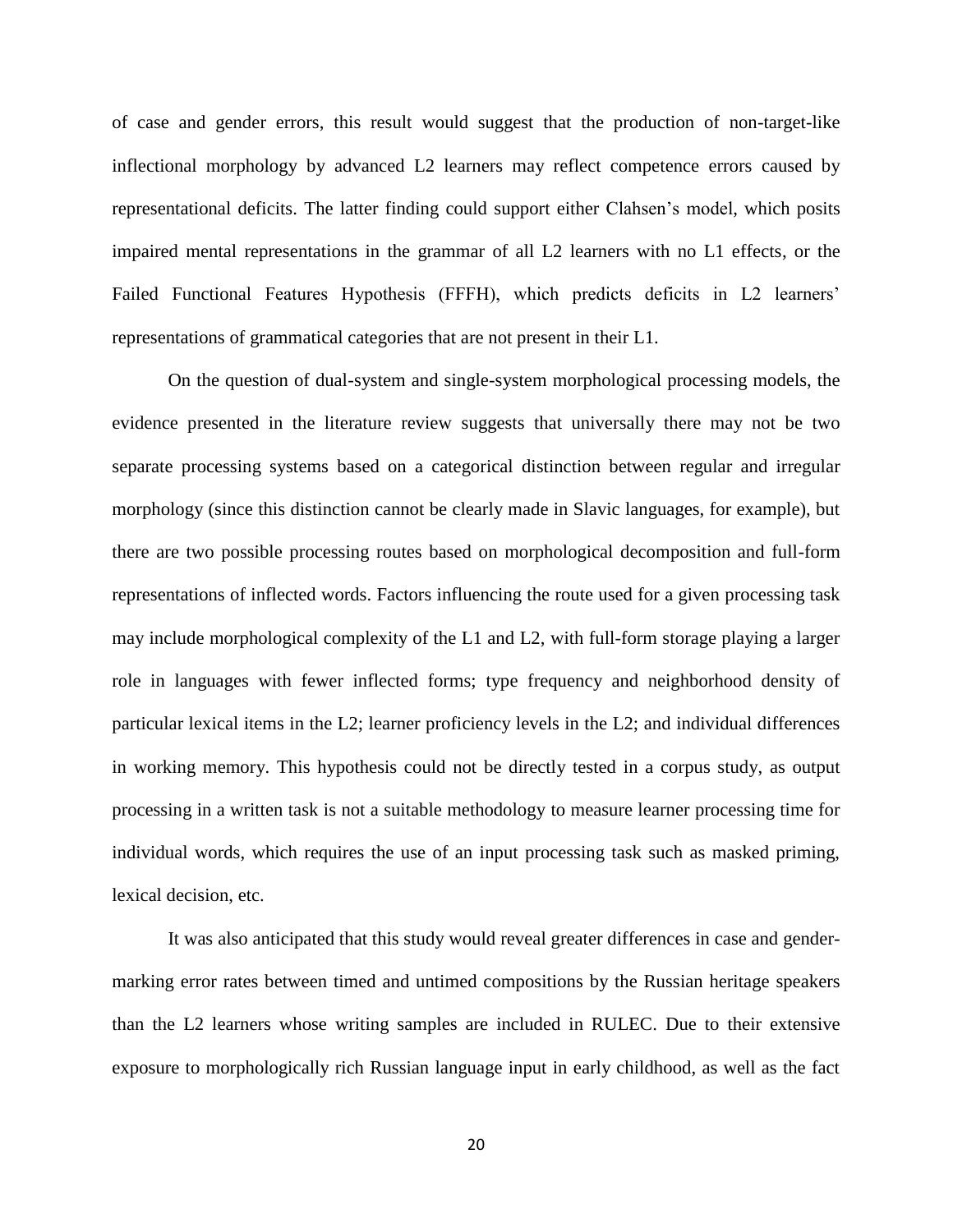that Russian is at least chronologically their first language, it was hypothesized that heritage speakers may be less likely than L2 learners to exhibit evidence of representational deficits and more able to use decomposition as a strategy for acquiring complex inflectional morphology. Thus, a greater proportion of the case and gender errors made by heritage speakers than by L2 learners of Russian may be attributable to processing difficulties, which would be reflected in larger differences in error rates between timed and untimed texts for the heritage learners.

The above predictions and statistical comparisons that are employed in this study to test these hypotheses are summarized in Table 1.

| <b>Research Question</b>        | <b>Hypothesis</b>                  | <b>Statistical Test</b>                |
|---------------------------------|------------------------------------|----------------------------------------|
| 1. Do advanced Russian          | The rates of case and gender-      | Repeated measures ANOVA testing        |
| language learners make more     | marking errors are                 | should show significant differences    |
| nominal morphology errors       | hypothesized to be higher in       | in nominal morphology error rates      |
| in written production under     | learner compositions written       | between the timed and untimed          |
| time pressure than in the       | under time pressure than           | conditions.                            |
| absence of time pressure?       | without time pressure.             |                                        |
|                                 |                                    |                                        |
| 2. Is morphological accuracy of | It is hypothesized that there will | Repeated measures ANOVA testing        |
| written production affected     | be larger differences in case      | should show a significant effect of    |
| differently by time pressure    | and gender-marking error rates     | the interaction between learner group  |
| among heritage versus non-      | between timed and untimed          | (heritage or L2) and condition (timed) |
| heritage learners of Russian?   | compositions for the Russian       | or untimed) on nominal morphology      |
|                                 | heritage speaker group than the    | error rates.                           |
|                                 | traditional L2 learner group.      |                                        |

Table 1: Summary of Predictions and Tests

#### **5. RESULTS**

The raw numbers of nominal morphology errors and T-units found in the selected timed and untimed texts of the heritage and traditional L2 learner groups are provided in Table 2, while the overall error rates per T-unit by group and condition are provided in Table 3.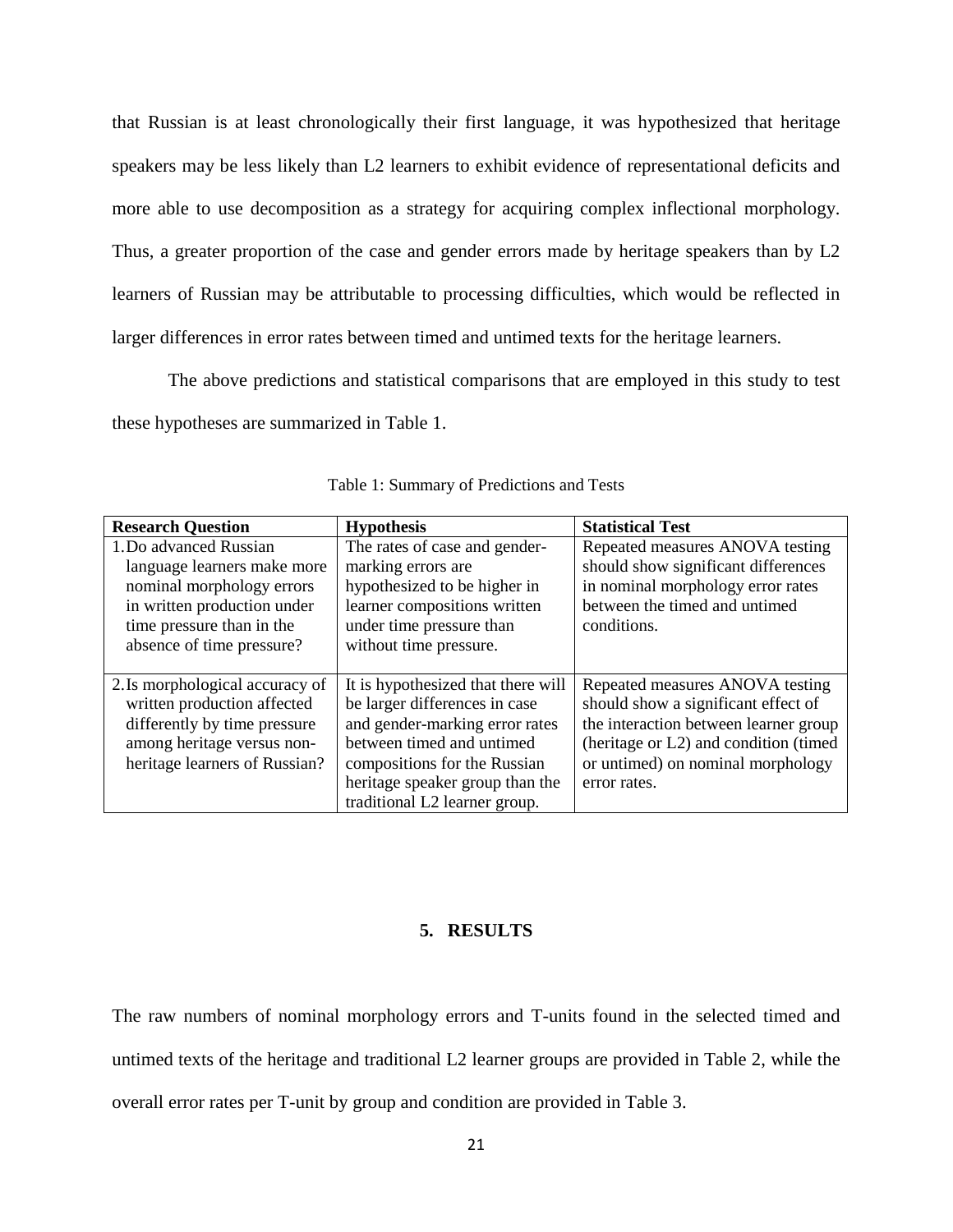| <b>Text Category</b>            | <b>Total Errors</b> | <b>Total T-Units</b> |
|---------------------------------|---------------------|----------------------|
| <b>Heritage Group – Timed</b>   | 105                 | 529                  |
| <b>Heritage Group – Untimed</b> | 74                  | 522                  |
| L2 Group – Timed                | 146                 | 626                  |
| L2 Group – Untimed              | 168                 | 573                  |

Table 2: Total Errors and T-units by Text Category

Table 3: Overall Error Rates per T-unit by Learner Group and Condition

| <b>Group/Condition</b>        | <b>Timed Condition</b> | <b>Untimed Condition</b> |
|-------------------------------|------------------------|--------------------------|
| <b>Heritage Learner Group</b> | 0.187(0.113)           | 0.133(0.104)             |
| L2 Learner Group              | 0.247(0.158)           | 0.282(0.166)             |

Analysis of the sample of RULEC texts annotated for this study revealed that the heritage learner group had an overall rate of 0.133 nominal morphology errors per T-unit in their untimed compositions, while their overall error rate in timed compositions was 40.6% higher at 0.187 errors per T-unit. Although this difference appears suggestive of possible processing difficulties leading to a higher error rate in the timed condition, it did not reach statistical significance.

Among the L2 learner group, the overall error rate was actually 14.2% higher in their untimed compositions (0.282 errors per T-unit) than in their timed compositions (0.247 errors per T-unit). This difference also did not reach statistical significance, but the unexpected finding of an apparently higher rate of errors in the absence of time pressure among this group of learners raises the question of why such a result might have occurred. A higher untimed error rate would be particularly surprising, given that this type of writing assignment affords students the option to use dictionaries and other resources that are unlikely to be available for timed inclass assignments. To investigate the possibility that the L2 learners may have written more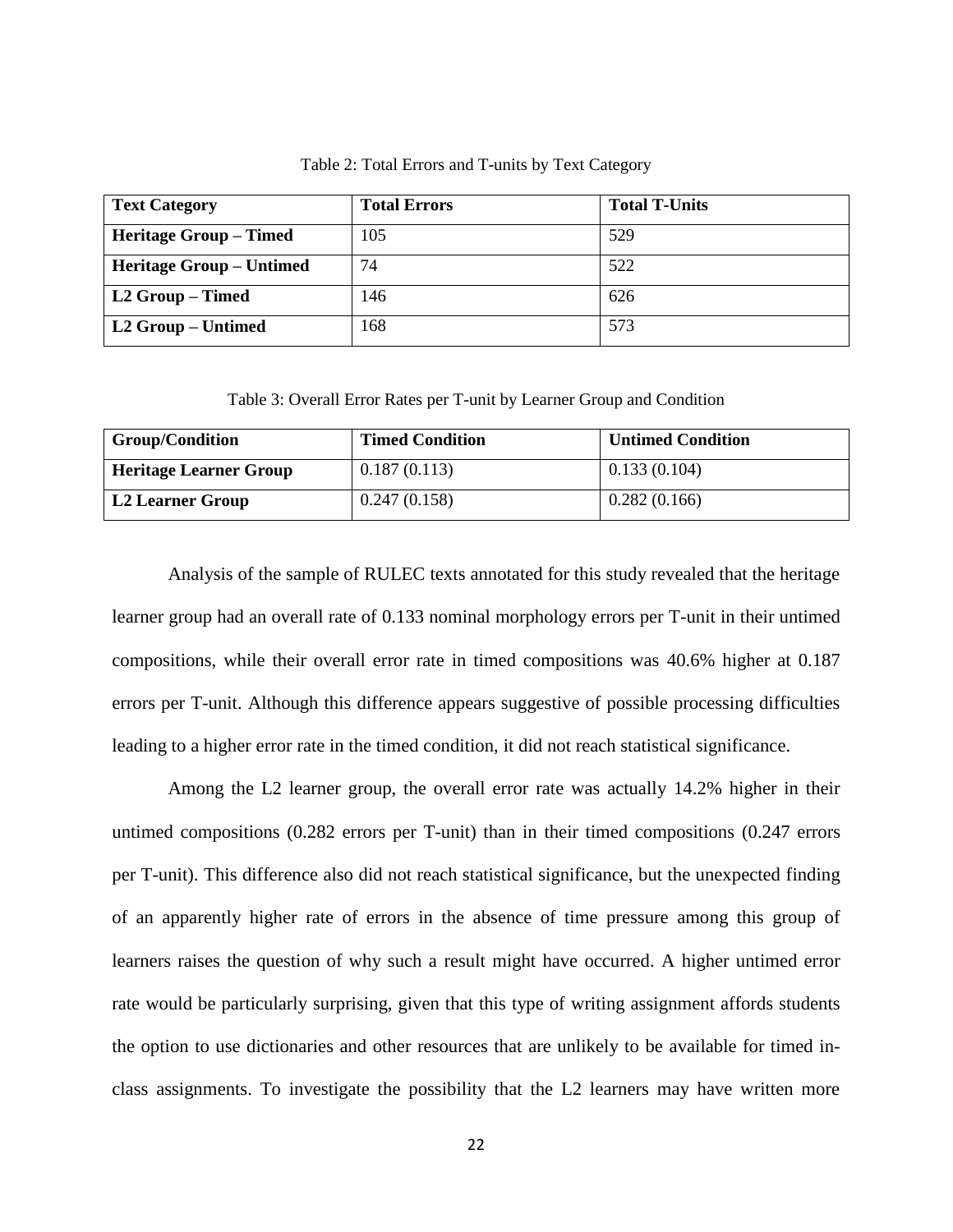complex texts in the untimed condition, thus resulting in a higher error rate, a correlation analysis was conducted to check for a potential relationship between text complexity (measured as the number of words per T-unit in the student texts) and error rates in the timed and untimed essays by each group; results of that analysis will be reported below.

The repeated measures ANOVA analysis did not reveal either a significant main effect of the within-subjects variable of timed versus untimed condition  $(F(1, 22) = .099, p = .756)$ , or a significant effect of the interaction of condition and the between-subjects variable of learner group  $(F(1, 22) = 2.134, p = .158)$ , on overall error rates. However, the main effect of group was significant at the .05 level  $(F(1, 22) = 4.810, p = .039)$ , with a higher error rate for the L2 learner group (0.264 per T-unit) than for the heritage learner group (0.160 per T-unit). It should nonetheless be noted that the observed power statistic of .554 for the main effect of group, which does not meet the generally accepted standard of .80, suggests that the relatively small sample size may have limited the statistical reliability of this result.

Plots of the overall nominal morphology error rates for each condition and group are shown in Figures 1 and 2. Box plots are utilized due to their effectiveness for visualization of central tendency and dispersion (Larson-Hall, 2010, p. 245). It is evident from these plots that there was more dispersion of individual error rates within the L2 group than the heritage group in both conditions, while the heritage learners performed more consistently. The plots also demonstrate that overall error rates were relatively similar between the two groups in the timed condition, but considerably less similar in the untimed condition.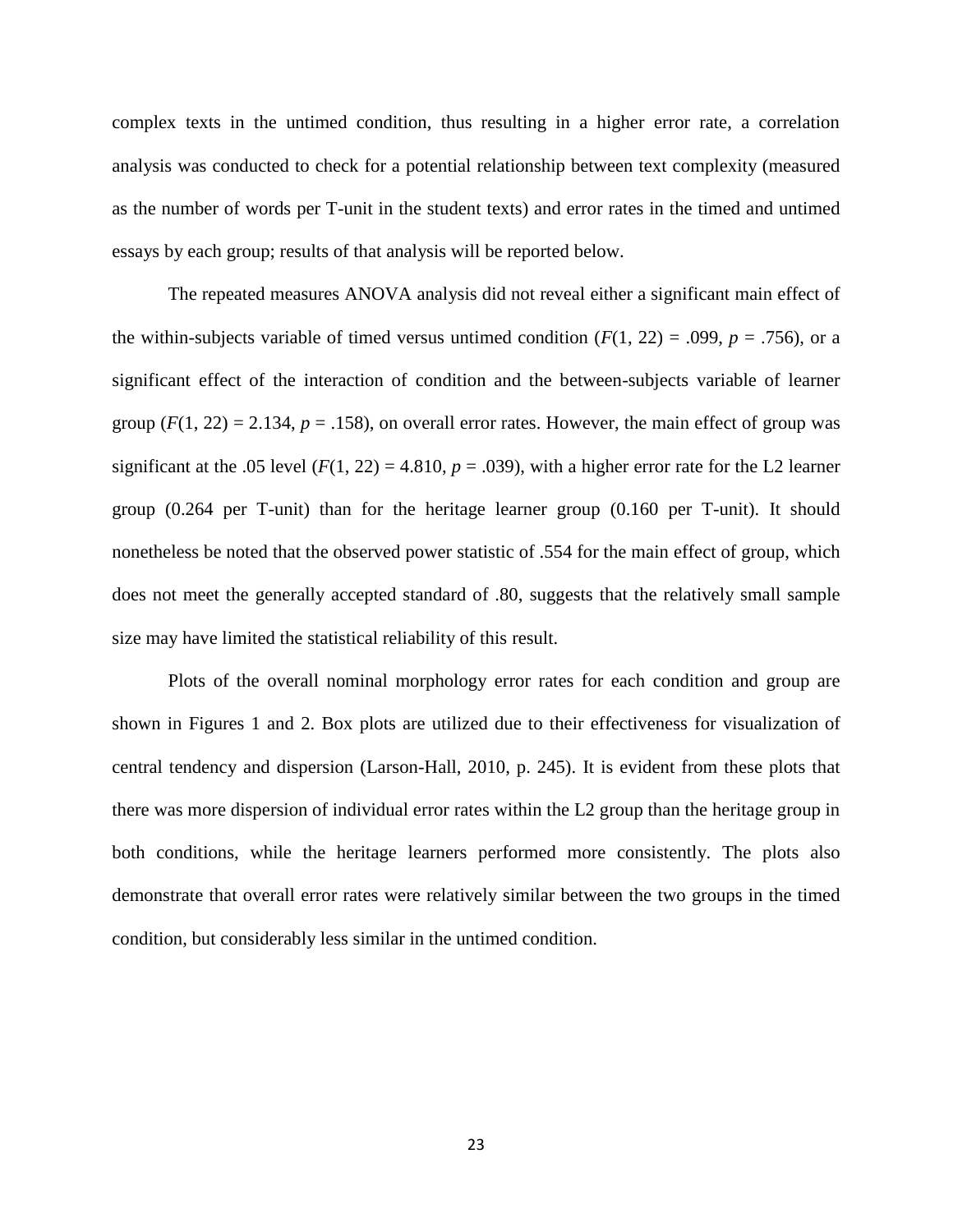

Figure 1: Overall Error Rates per T-unit in Timed Condition by Learner Group



Figure 2: Overall Error Rates per T-unit in Untimed Condition by Learner Group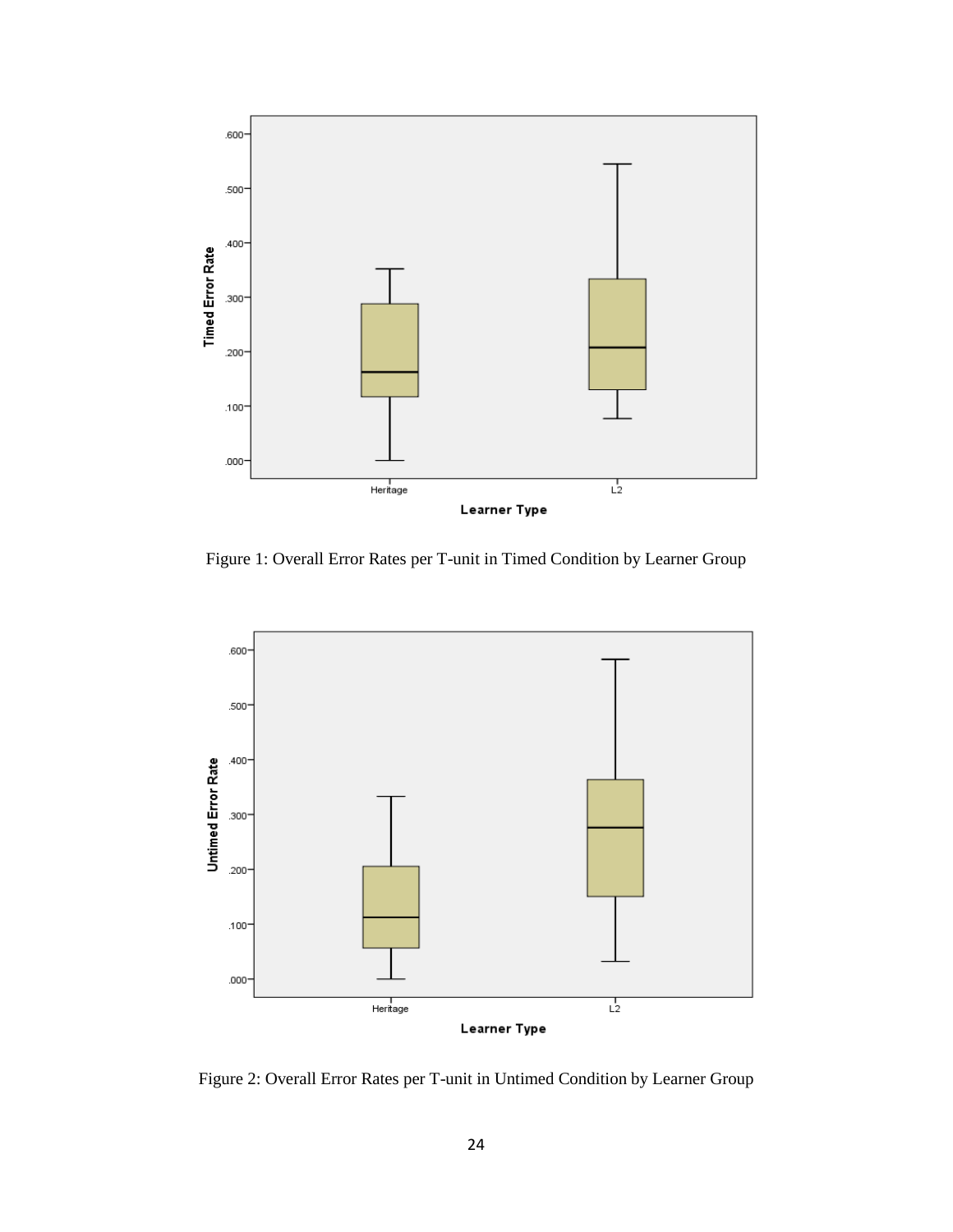When rates of case errors and gender errors were analyzed separately, a somewhat more detailed picture emerged, as shown in Table 4.

| <b>Group/Condition</b>         | <b>Timed Condition</b> | <b>Untimed Condition</b> |
|--------------------------------|------------------------|--------------------------|
| <b>Heritage Learner Group:</b> |                        |                          |
| <b>Case Error Rates</b> *      | 0.136(0.101)           | 0.107(0.081)             |
| <b>Gender Error Rates</b> *    | 0.009(0.011)           | 0.010(0.020)             |
| <b>L2 Learner Group:</b>       |                        |                          |
| <b>Case Error Rates</b> *      | 0.189(0.116)           | 0.204(0.128)             |
| <b>Gender Error Rates *</b>    | 0.021(0.024)           | 0.043(0.040)             |

Table 4: Case and Gender Error Rates per T-unit by Learner Group and Condition

 $* p < .05$  (main effect of group)

There was still no significant main effect of the timed versus untimed condition on either case or gender error rates, although the main effect of condition did approach significance for gender errors only  $(F(1, 22) = 3.423, p = .078)$  with a higher error rate in the untimed condition, primarily among the L2 learners. However, the main effect of group was significant at the .05 level for case error rates  $(F(1, 22) = 4.385, p = .048)$  and nearly significant at the .01 level for gender error rates  $(F(1, 22) = 7.161, p = .014)$ , with the heritage learners making fewer errors of both types than the L2 learners. Once again, observed power statistics for the main effect of group were relatively low (.517 for case errors and .725 for gender errors), suggesting that reliable group differences might have emerged even more clearly with a larger sample.

Box plots of case and gender error rates for each condition and group are shown in Figures 3-6. It is apparent from these plots that gender error rates were much lower than case error rates for both the heritage and L2 subject groups. The mean rate of gender errors in the heritage group was near zero in both the timed and untimed conditions. Also, both the case and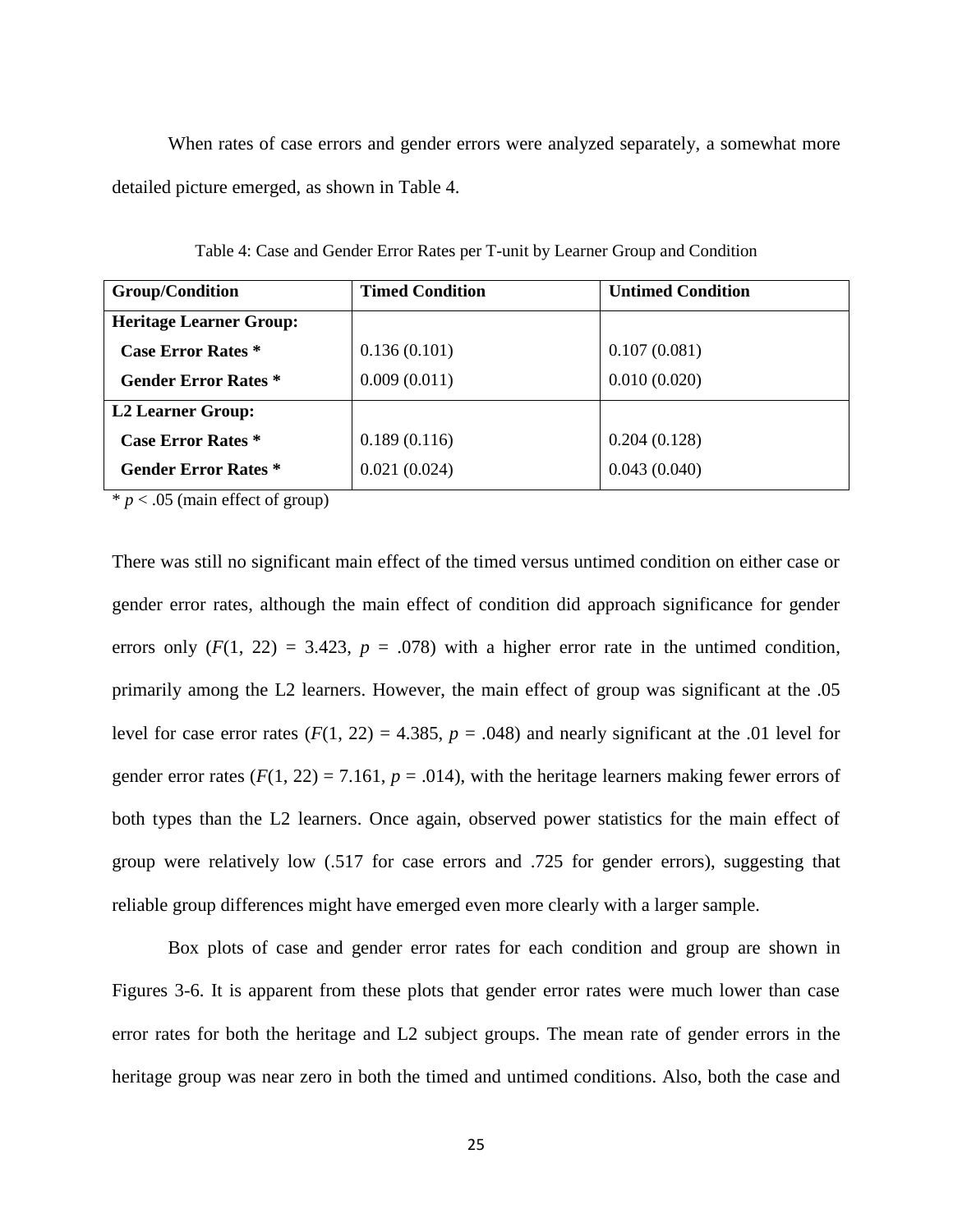gender error rates within the L2 learner group exhibited greater dispersion than the rates within the heritage group.



Figure 3: Case Error Rates per T-unit in Timed Condition by Learner Group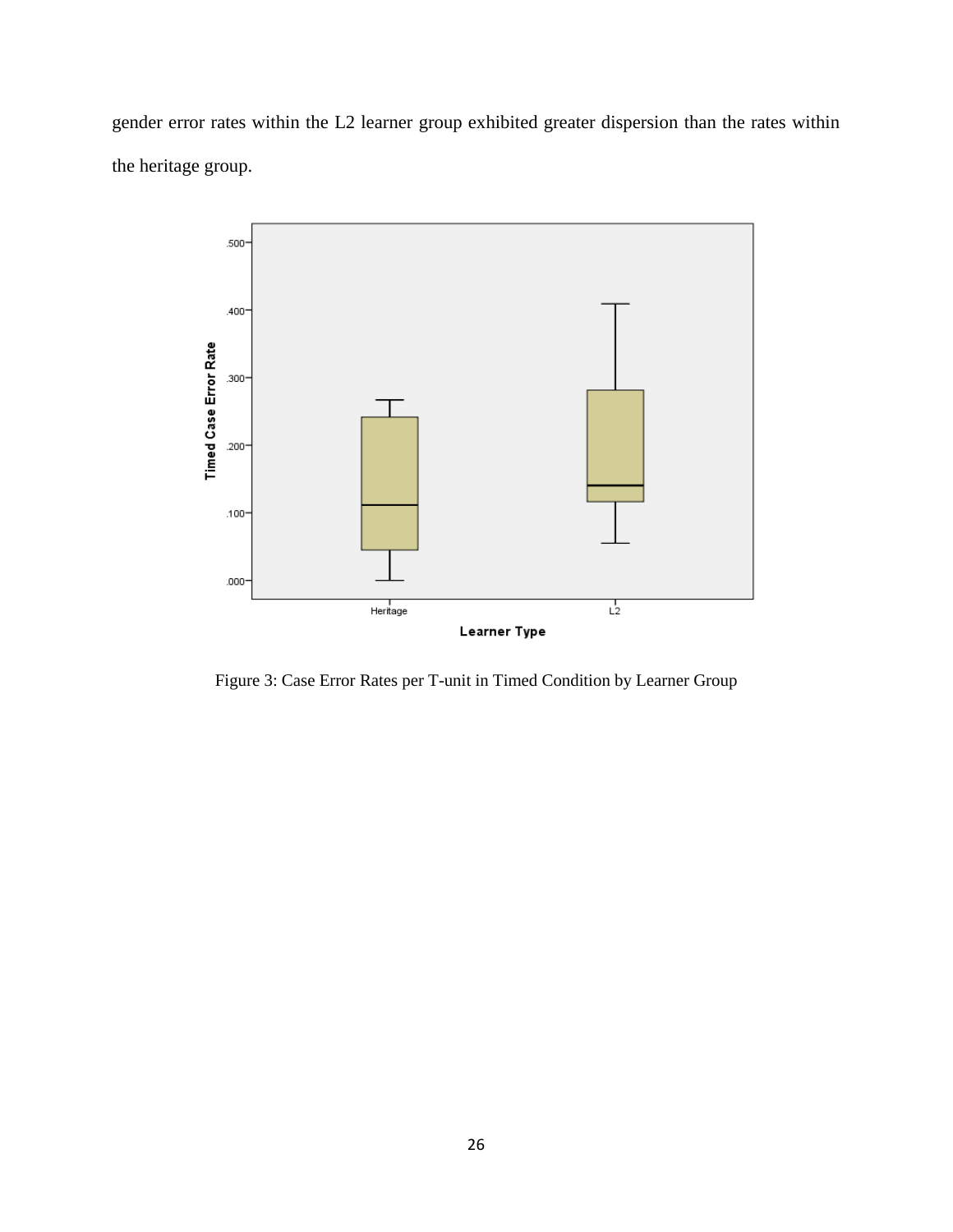

Figure 4: Case Error Rates per T-unit in Untimed Condition by Learner Group



Figure 5: Gender Error Rates per T-unit in Timed Condition by Learner Group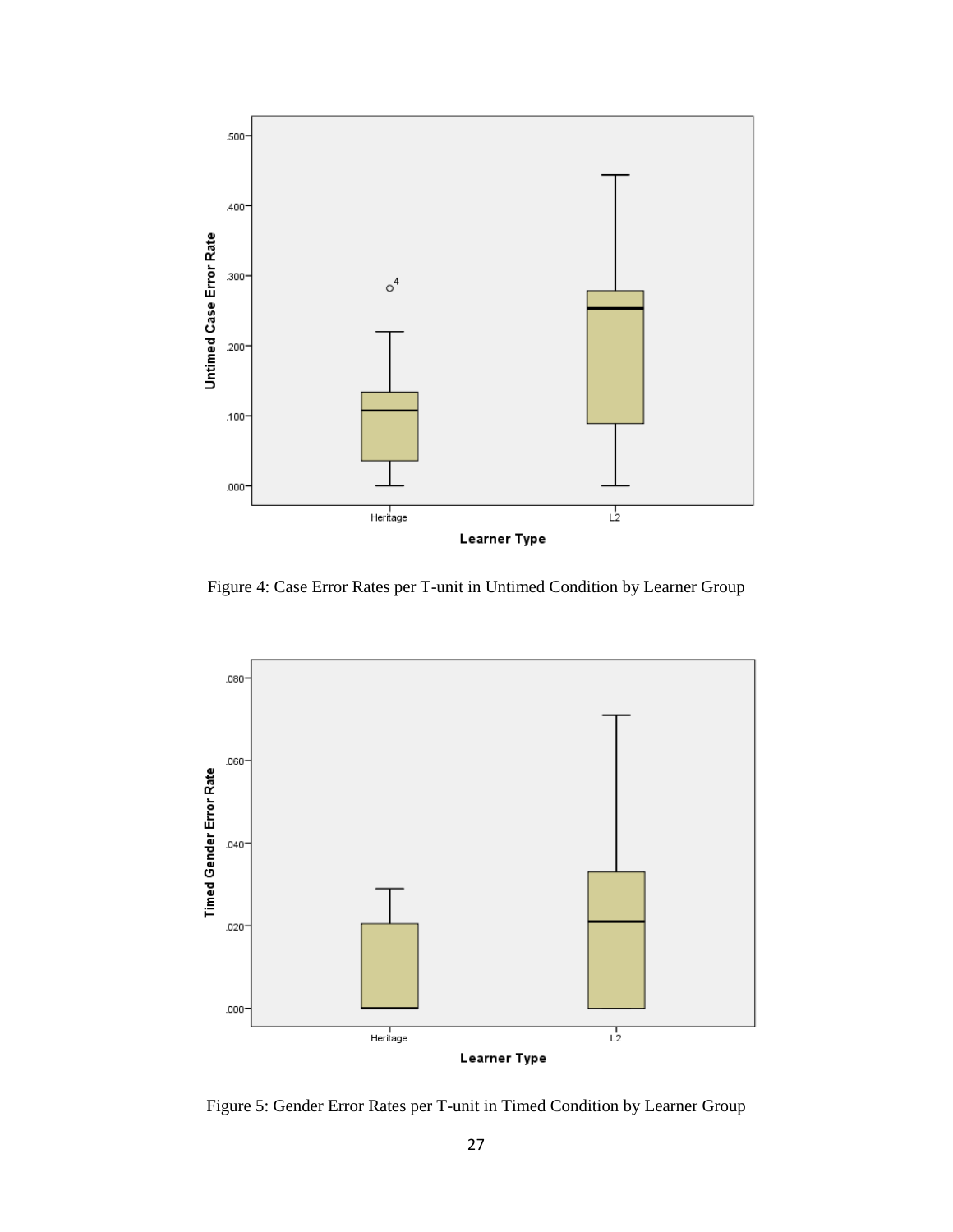

Figure 6: Gender Error Rates per T-unit in Untimed Condition by Learner Group

Returning to the issue of overall error rates, it was suggested above that the unexpected finding of a higher error rate for untimed than timed texts among the L2 learner group could be related to the complexity level of these students' untimed compositions. Not only time pressure, but also texts consisting of longer and more complex phrases and sentences, could contribute to increased production processing difficulties. Thus, in order to investigate whether a relationship existed between text complexity and error rates, an analysis was conducted of the correlation between the difference in complexity levels of timed and untimed texts (measured as words per T-unit) and the difference in overall error rates for timed and untimed texts (measured as errors per T-unit) for each learner within the heritage and L2 subject groups. Differences in both complexity and error rates were expressed as positive numbers when the value for timed texts was greater, and as negative numbers when the value for untimed texts was greater (e.g., if a student's timed texts had an average of 10 words per T-unit, while the same student's untimed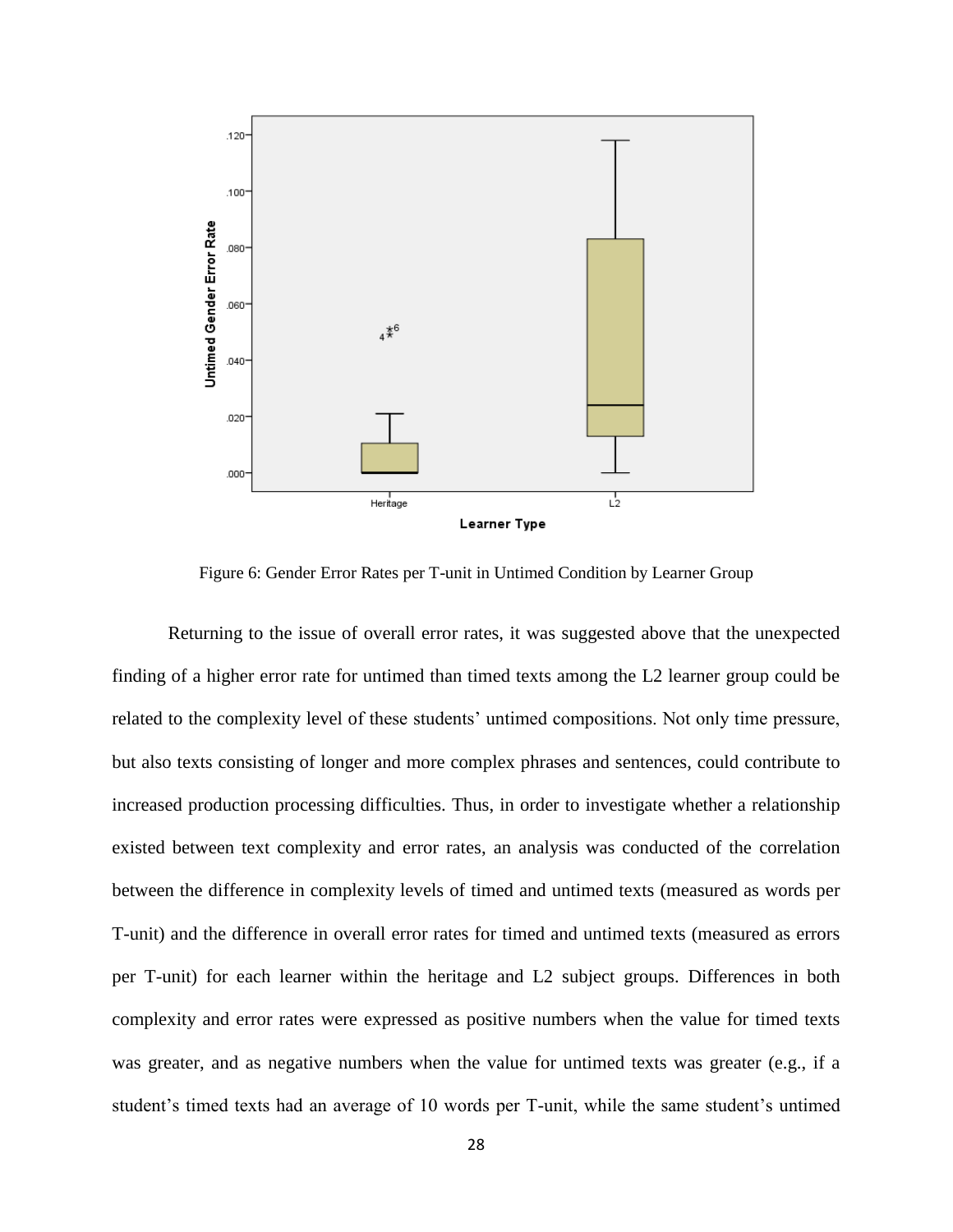texts had an average of 12 words per T-unit, the difference in complexity for that student would be -2). No statistically significant correlation was found for the heritage learner group. For the L2 learner group, however, the correlation between differences in complexity and error rates for timed and untimed texts approached significance  $(r = .499, p = .099)$ .

#### **6. DISCUSSION**

The initial prediction that this corpus study would reveal significantly more frequent case and gender errors in the subjects' timed compositions than in their untimed compositions was generally not supported by the data analysis. However, the descriptive statistics for the heritage learner group, with a 40.6% higher overall nominal morphology error rate in the subjects' timed essays, suggest a tendency that should be investigated further with larger samples of heritage learners. While the difference between timed and untimed error rates for the heritage group did not reach statistical significance in this study, it appears to point toward the possibility of errors resulting from processing difficulties.

By contrast, among the L2 learner group, nominal morphology errors actually turned out to be 14.2% more frequent in the students' *untimed* texts than in their timed texts (though this difference also did not reach statistical significance). One possible interpretation of this finding is that the lack of reliable differences between timed and untimed error rates supports a representational deficit approach to explaining the errors made by the advanced Russian language learners in this study, particularly in the L2 group. However, both the L2 and heritage learners had a greater average number of words per T-unit in their untimed essays than in their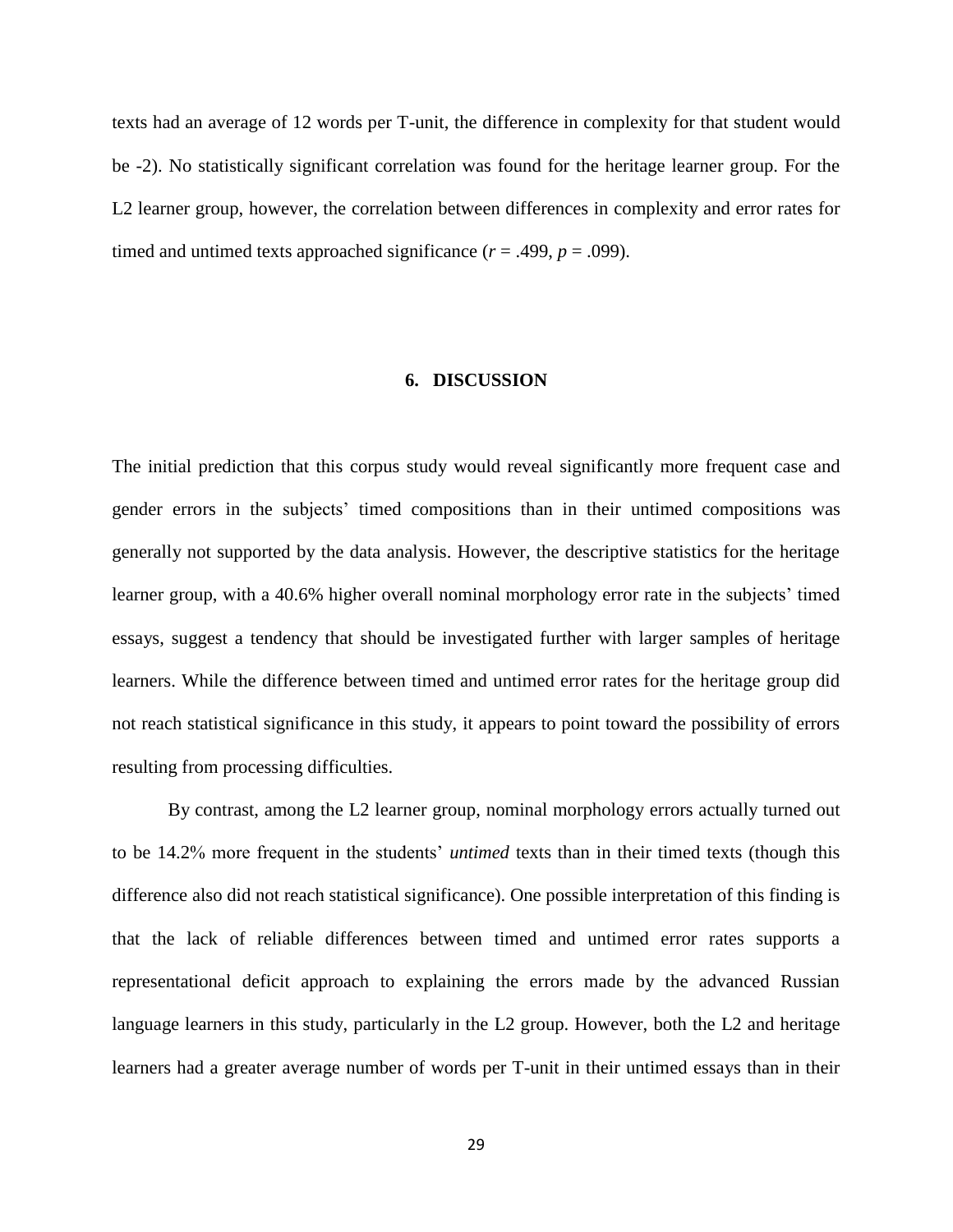timed essays. This higher level of complexity of essays written in the untimed condition—when the absence of time limits may have made the students feel capable of attempting more difficult phrase and sentence structures—provides an alternative explanation for the unexpected finding of a higher untimed than timed error rate among the L2 learners.

Yet the correlation between differences in complexity and in error rates for the timed and untimed texts by the L2 group only approached statistical significance; once again, this result would require confirmation in studies with larger numbers of subjects than the 12 L2 and 12 heritage learners included in this study. Error rates for the heritage group, on the other hand, appear to have been affected less by text complexity than by the timed versus untimed status of the students' compositions. The heritage learners had a higher overall error rate in their timed compositions, even though these texts contained fewer words per T-unit than their untimed compositions.

At least in spoken L2 production, increased incidence of inflectional morphology errors in long and complex phrases has been associated with processing difficulties resulting from high cognitive load, as noted in Spinner and Juffs' (2008) study of advanced L1 Italian and Turkish learners of German. This suggests that higher error rates in written production of more complex texts (as with the L2 learner group in the current study), as well as under time pressure (as with the heritage learner group), could potentially be interpreted as consistent with the Missing Surface Inflection Hypothesis (MSIH), since either of these conditions may increase learners' processing difficulties. At the same time, the divergent patterns observed in this study between the two subject groups' susceptibility to different types of processing pressures—combined with the group differences found in their case and gender-marking error rates—indicate intriguing dissimilarities in the processes of language acquisition by Russian heritage versus L2 learners.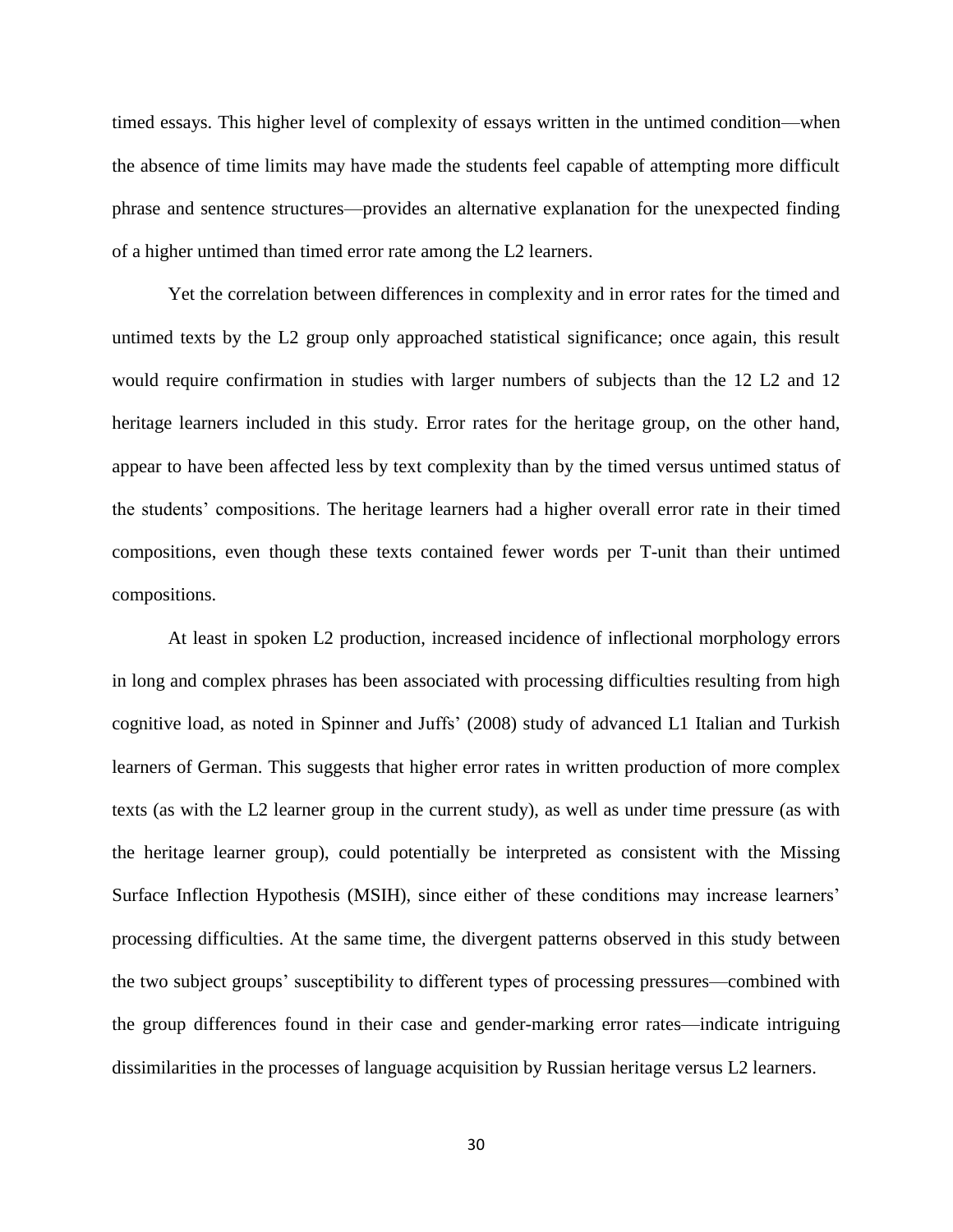The hypothesis that the current study would reveal greater differences in case and gendermarking error rates between timed and untimed compositions by heritage learners than by L2 learners appears to have been supported. In fact, as noted above, not only the magnitude but also the direction of the effect of time pressure on error rates seemed to differ between the heritage and L2 groups. In addition, there were statistically significant group differences between the heritage and L2 learners in overall, case-marking, and gender-marking error rates, with the heritage learners having lower rates of each type of error and also displaying less individual variability in error rates than the L2 learners. These findings support the prediction that heritage learners would be less likely than L2 learners to show evidence of possible representational deficits of nominal functional features in their interlanguage grammar.

Also, the fact that case error rates were higher than gender error rates for both groups suggests that acquisition of the Russian case system poses greater difficulties for Englishspeaking advanced learners than acquisition of the Russian gender system. This may be attributed in part to language-specific factors such as the relatively greater complexity of the case-marking system, since Russian has six grammatical cases compared with three genders, and case but not gender is marked on plural forms. However, this difference in error rates could also be related to the fact that grammatical gender is a lexical feature, while case is primarily a syntactic feature of human languages (though some models of Russian morphosyntax characterize various uses of the oblique cases as lexical). Because some generative theories of language acquisition posit that lexical learning is available throughout the lifespan, while computational learning is fully available only during the critical period, the higher case error rates observed in this study could be viewed as supporting the position that representational problems present a greater obstacle than lexical learning to L2 acquisition.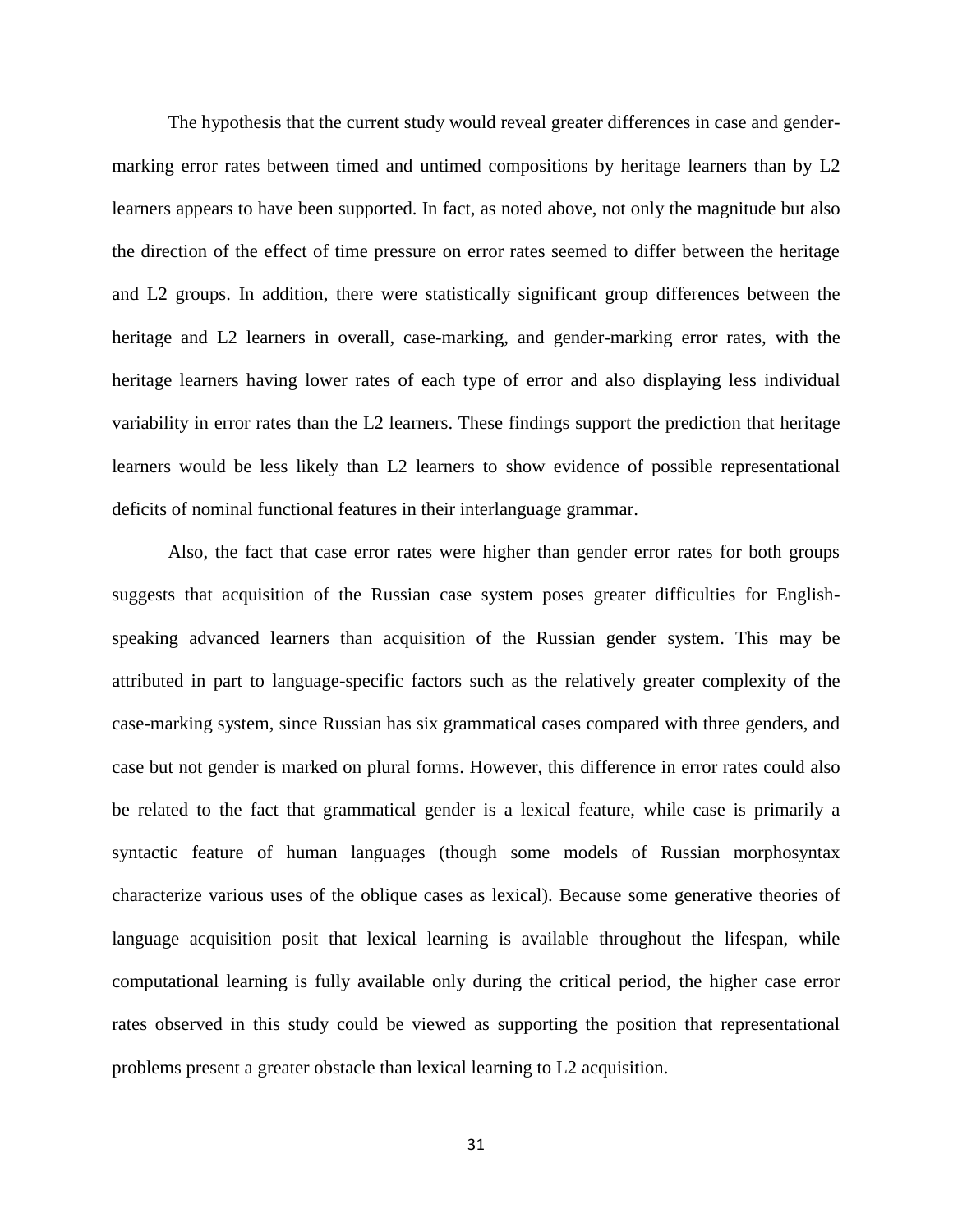In summary, due largely to limitations imposed on statistical analysis by the relatively small number of Russian language learners whose essays are included in RULEC, the research questions posed in this paper could not be fully resolved in this exploratory corpus study. However, the descriptive results of this study raise several issues that may stimulate further research addressing long-running debates on the processing of inflectional morphology, particularly by speakers of a language lacking complex nominal morphology (such as English) who are learning a more morphologically rich language (such as Russian). The differing tendencies found between advanced heritage and L2 learners in this study are especially intriguing in the context of existing literature on heritage language learners.

Previous research on Russian heritage speakers in the U.S. who lack formal instruction in the language has revealed systematic patterns of reduction and reanalysis of both the Russian case system (Polinsky, 1996) and gender system (Polinsky, 2008) in their grammar. Yet the current study demonstrated that Russian heritage learners pursuing advanced levels of instruction in the language could achieve a higher degree of case and gender-marking accuracy in written production than their traditional L2 learner classmates, while also appearing better able to maintain this accuracy in more complex texts. This suggests that heritage learners' exposure to Russian language input during childhood gives them some advantage in acquiring Russian inflectional morphology through formal instruction in adulthood, despite initial systematic gaps in their heritage language grammar and other recent findings that "heritage re-learners do not perform better than L2 learners in morphosyntax" (Polinsky, 2015, p. 169). Polinsky cited several examples involving both nominal and verbal constructions to illustrate this point. Largerscale studies of advanced Russian heritage and L2 learners could help to reconcile these apparently conflicting accounts.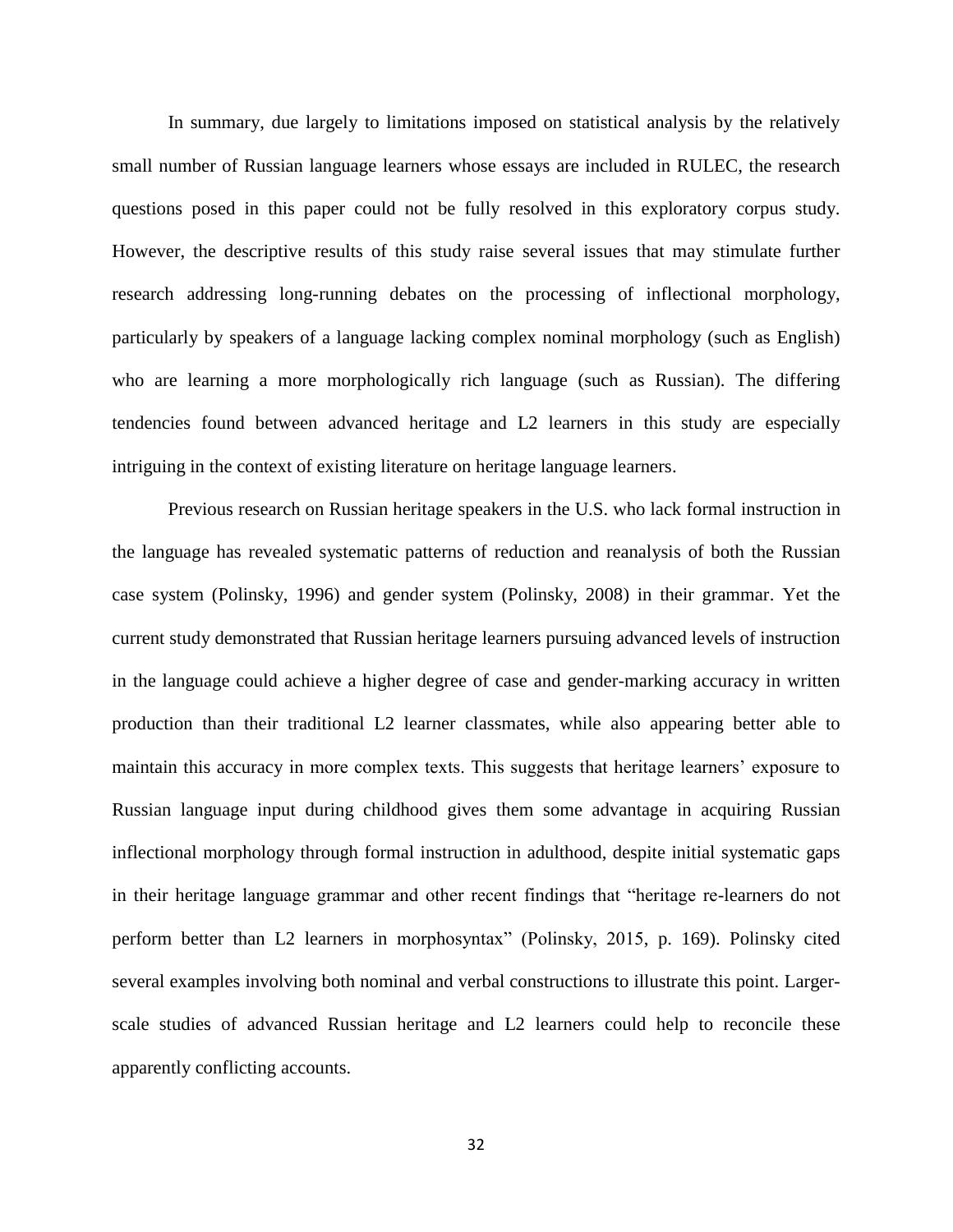Other questions that could be productively explored in subsequent studies include whether advanced learners of Russian exhibit higher case and gender-marking error rates in nominal phrases containing relatively infrequent inflectional patterns or lexical items (to investigate possible type and token frequency effects), as well as in nominal phrases that include adjectives and thus may be more difficult to process than shorter phrases consisting of nouns only. Such fine-grained analysis of learner corpus data could yield additional useful insights into the nature of morphological processing by second language learners whose L1 has a less complex inflectional system.

Finally, the findings of this exploratory study that processing difficulties seemed to affect the incidence of case and gender-marking errors among advanced English-speaking learners of Russian—particularly in the heritage group—suggest that explicit instruction and conscious selfmonitoring strategies may be effective in reducing morphological errors among such students. Representational deficit models of L2 morphological processing hold that instruction only enhances adult learners' declarative knowledge, but cannot develop the procedural or implicit knowledge that is required for native-like processing; while connectionist models indicate that explicit instruction may be a less effective method than input flood for improving the accuracy of learners' form-meaning mapping in inflectional morphology. However, the conclusions that time pressure (for heritage learners) and text complexity (for traditional L2 learners) appear to increase error rates do not provide support for either of those types of models. If future research utilizing larger subject groups confirms these findings, this development would have important implications for foreign language programs at U.S. universities that seek to facilitate attainment of professional-level proficiency by learners of Russian and other critical languages.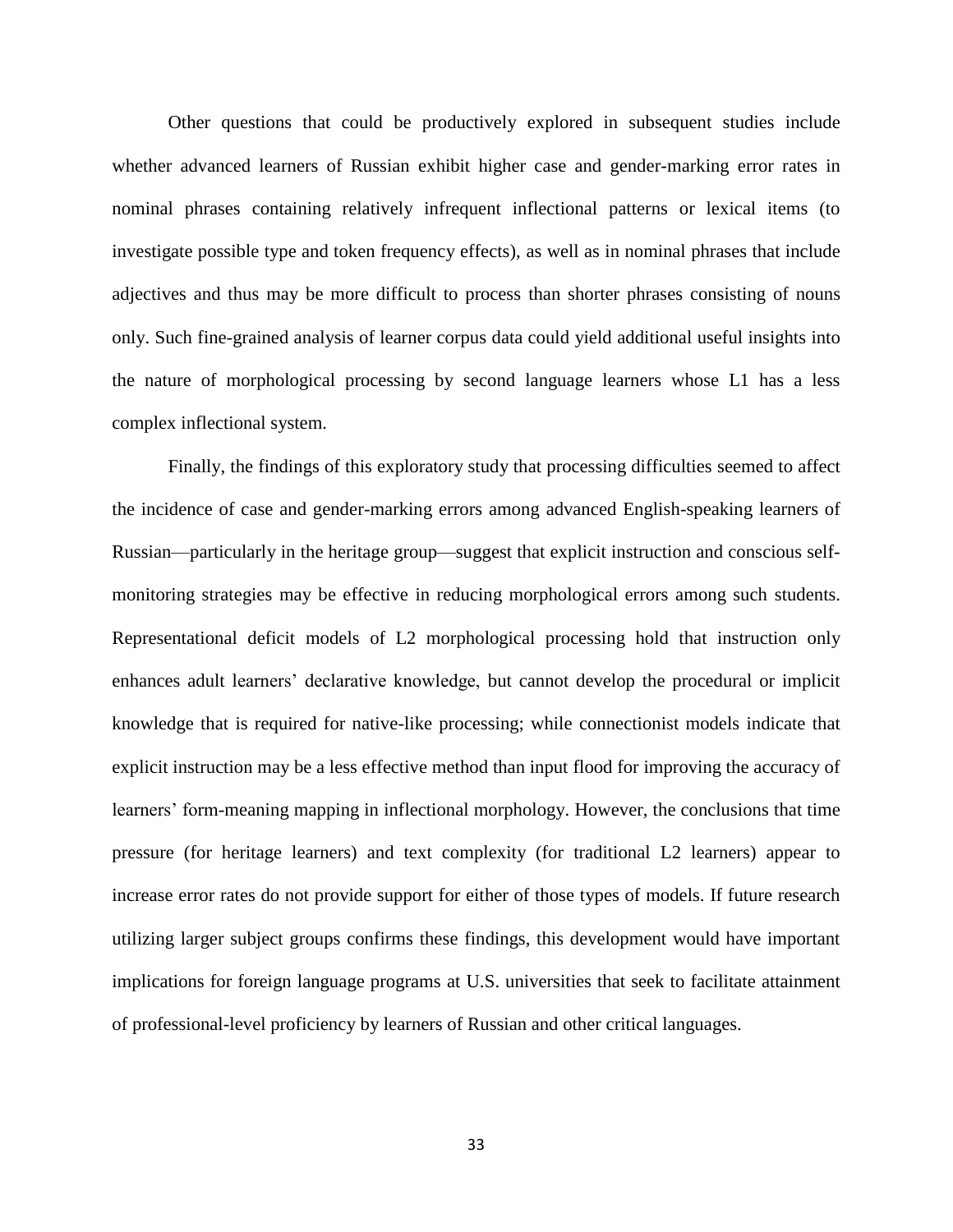# **APPENDIX A**

## **XML ANNOTATION SYSTEM USED FOR ERROR TAGGING**

#### **Basic format of error tags:**

```
<err cf = 'correct form of word' pos = 'nn'|'adj'|'det' 
gnd = 'ms'|'fm'|'nt' num = 'sg'|'pl' cs = 'n'|'a'|'g'|'d'|'i'|'p'
t = 'gnd'|'num'|'cs'|'un'>incorrect form of word</err>
```
**Possible attribute values** for part of speech; gender, number and case of the correct form of the tagged word (not the incorrect form used by the text author); and error type:

#### **Part of speech (pos)**

nn = noun (including proper nouns; excluding pronouns)  $adj = adjective$  $det = det$  determiner (including equivalents of "who", "which")

#### **Gender (gnd)**

 $ms = masculine$  $fm =$  feminine  $nt = neutron$ 

## **Number (num)**

 $sg = singular$  $pl = plural$ 

## **Case (cs)**

 $n =$  nominative  $a =$  accusative  $g =$  genitive  $d = d$ ative  $i =$  instrumental  $p = prepositional$ 

**Type of error** (t) (for this attribute only, multiple values may be chosen, but 'un' may not be combined with any other value)  $gnd = gender$  $num = number$  $cs = case$  $un = *unclear*$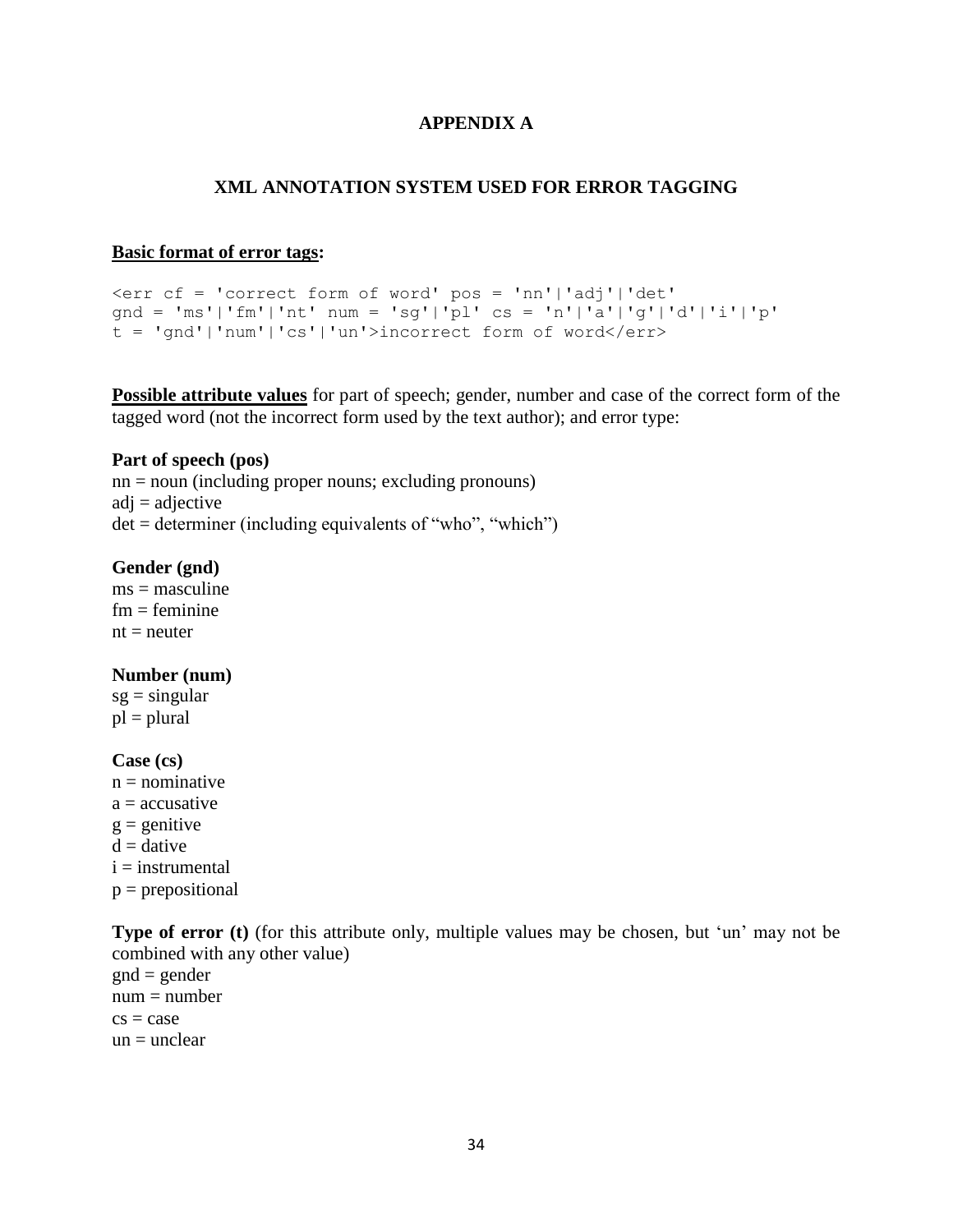## **APPENDIX B**

# **EXAMPLE OF ANNOTATED TEXT FROM RULEC CORPUS**

<essay>Если бы я снимала короткий фильм о славянском народе, я бы выбрала русский народ, потому что он мне ближе и более знаком. В этом фильме я бы рассказала о древних традициях, о древних богах, идолах. О их вере. Так же вставила бы изображения домов и природы. Я думаю, что <err cf="моей" pos="det" gnd="fm" num="sq" cs="i" t="cs">моя</err> <err cf="главной" pos="adj" qnd="fm" num="sq" cs="i" t="cs">главная</err> <err cf="темой" pos="nn" gnd="fm" num="sg" cs="i" t="cs">тема</err> все же были бы их традиции. Потому что, насколько я помню, у них было очень много богов и они поклонялись идолам.</essay>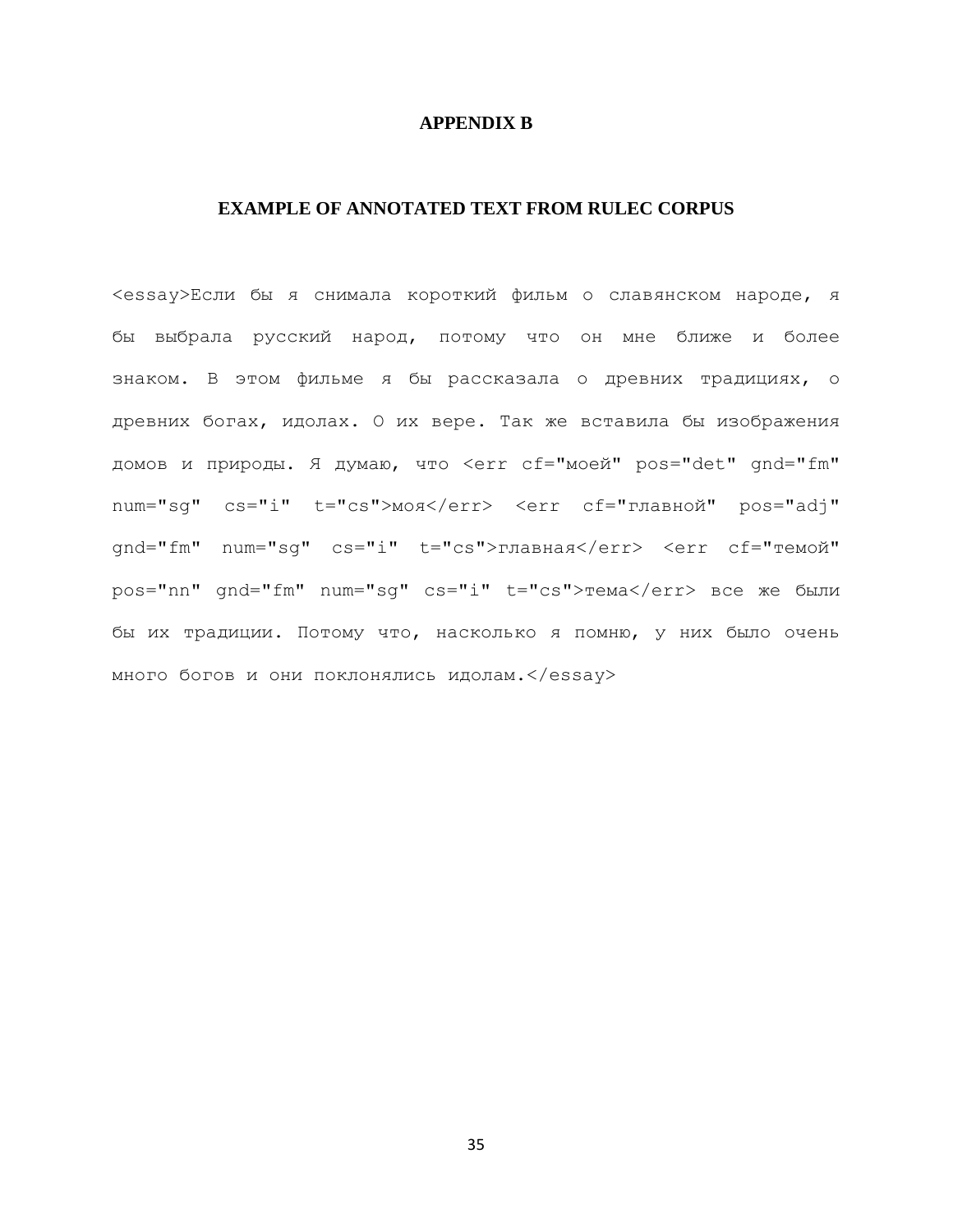# **APPENDIX C**

#### **PYTHON SCRIPT USED TO COUNT ERRORS BY CATEGORY**

```
import glob, bs4
rulecfiles = glob.glob('C:/Users/Gina Peirce/Documents/Linguistics/
    Thesis Research/RULEC/ANNOTATED_XML/*')
errortotal = 0
\text{casetotal} = 0qendertotal = 0numbertotal = 0
csandtotal = 0csnumtotal = 0qndnumtotal = 0unknowntotal = 0# sorts essay files into four groups and goes through one group at a 
    time
conditionals = ['HL , non-timed', 'HL , timed', 'FL , non-timed',
    '_FL_,_timed']
x = 0while x < 4:
    print '\n\n', conditionals[x], '\n'
    cond = conditionals[x].split(',') fileindex = 0
     for t in rulecfiles:
         if cond[0] in t and cond[1] in t:
            f = open(t)text = f.read() f.close()
             soup = bs4.BeautifulSoup(text)
             # counts errors in each individual essay using 
               BeautifulSoup 4 package
             errs = soup.find_all ('err')
            cserrs = soup.find all('err', \{ 't': 'cs' \})
             gnderrs = soup.find_all('err', {'t':'gnd'})
            numerrs = soup.find all('err', \{ 't': 'num' \})
            csgnderrs = soup.find all('err', \{ 't': 'cs \text{ and } '\})
             gndcserrs = soup.find_all('err', {'t':'gnd cs'})
            csnumerrs = soup.find all('err', \{ 't': 'cs \text{ num'} \})
             numcserrs = soup.find_all('err', {'t':'num cs'})
            gndnumerrs = soup.find all('err', {'t':'gnd num'})
            numgnderrs = soup.find all('err', {'t':'num gnd'})
            unerrs = soup.find all('err', \{ 't': 'un' \})
             # prints error totals for each individual essay
             print rulecfiles[fileindex][79:]+':\n\t',
             print len(cserrs) + len(csgnderrs) + len(csnumerrs) + 
               len(gndcserrs) + len(numcserrs), 'case error(s),', 
             print len(gnderrs) + len(csgnderrs) + len(gndnumerrs) + 
               len(gndcserrs) + len(numgnderrs), 'gender error(s),',
```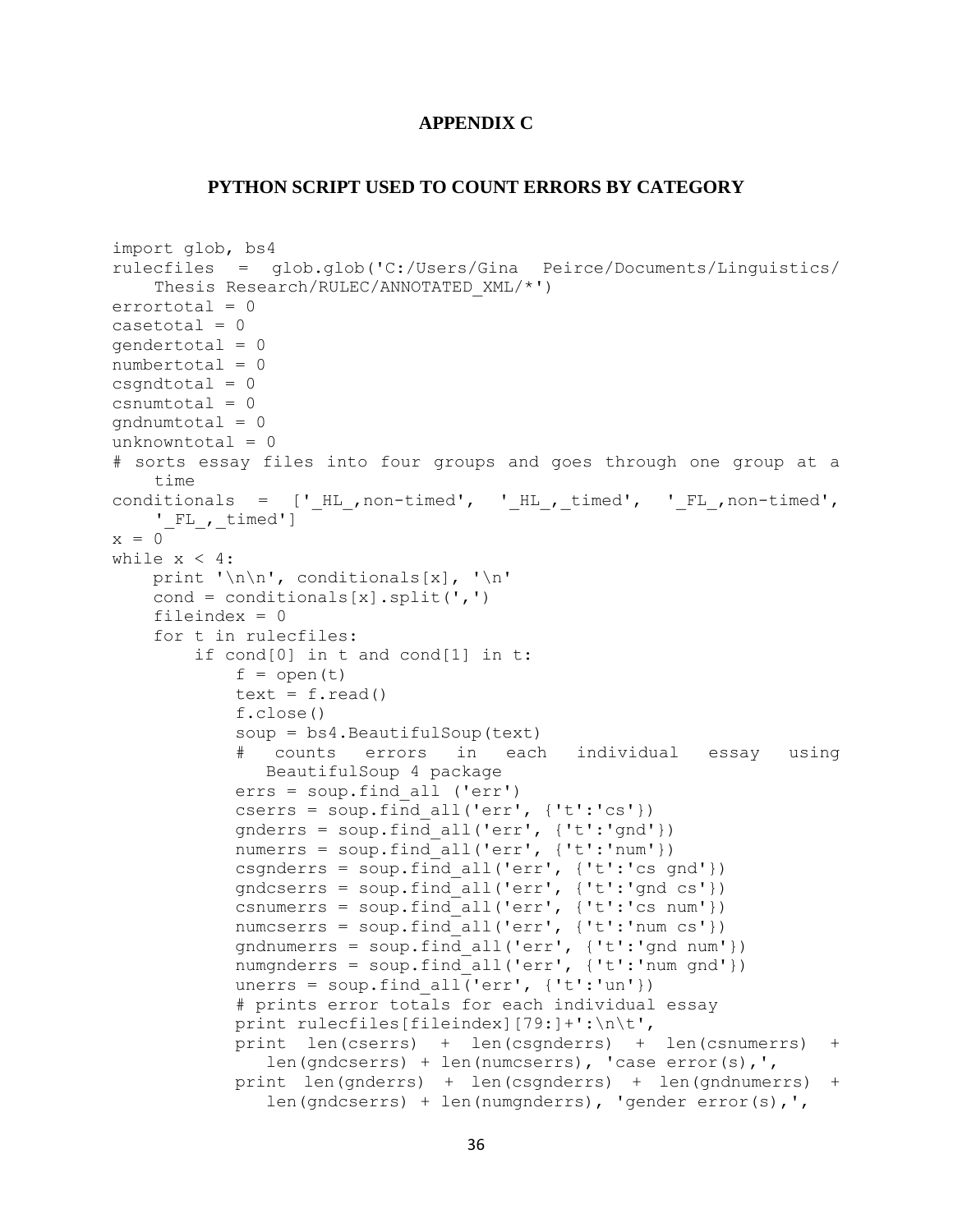```
 print len(errs), 'total error(s)'
             # adds these to error totals for entire sample
             errortotal = errortotal + len(errs)
             csgndtotal = csgndtotal + len(csgnderrs) + len(gndcserrs)
             csnumtotal = csnumtotal + len(csnumerrs) + len(numcserrs)
             gndnumtotal = gndnumtotal + len(gndnumerrs) + 
               len(numgnderrs)
             casetotal = casetotal + len(cserrs) + len(csgnderrs) + 
               len(csnumerrs) + len(gndcserrs) + len(numcserrs)
             gendertotal = gendertotal + len(gnderrs) + len(csgnderrs) 
               + len(gndnumerrs) + len(gndcserrs) + len(numgnderrs)
             numbertotal = numbertotal + len(numerrs) + len(csnumerrs) 
               + len(gndnumerrs) + len(numcserrs) + len(numgnderrs)
            unknowntotal = unknowntotal + len(unerrs)
         fileindex +=1
     fileindex = 0
    x + = 1print '\n\n', 'The entire sample has', errortotal, 'total errors,
    including:'
print casetotal, 'case errors'
print gendertotal, 'gender errors'
print numbertotal, 'number errors'
print 'and', unknowntotal, 'errors of unknown type.'
```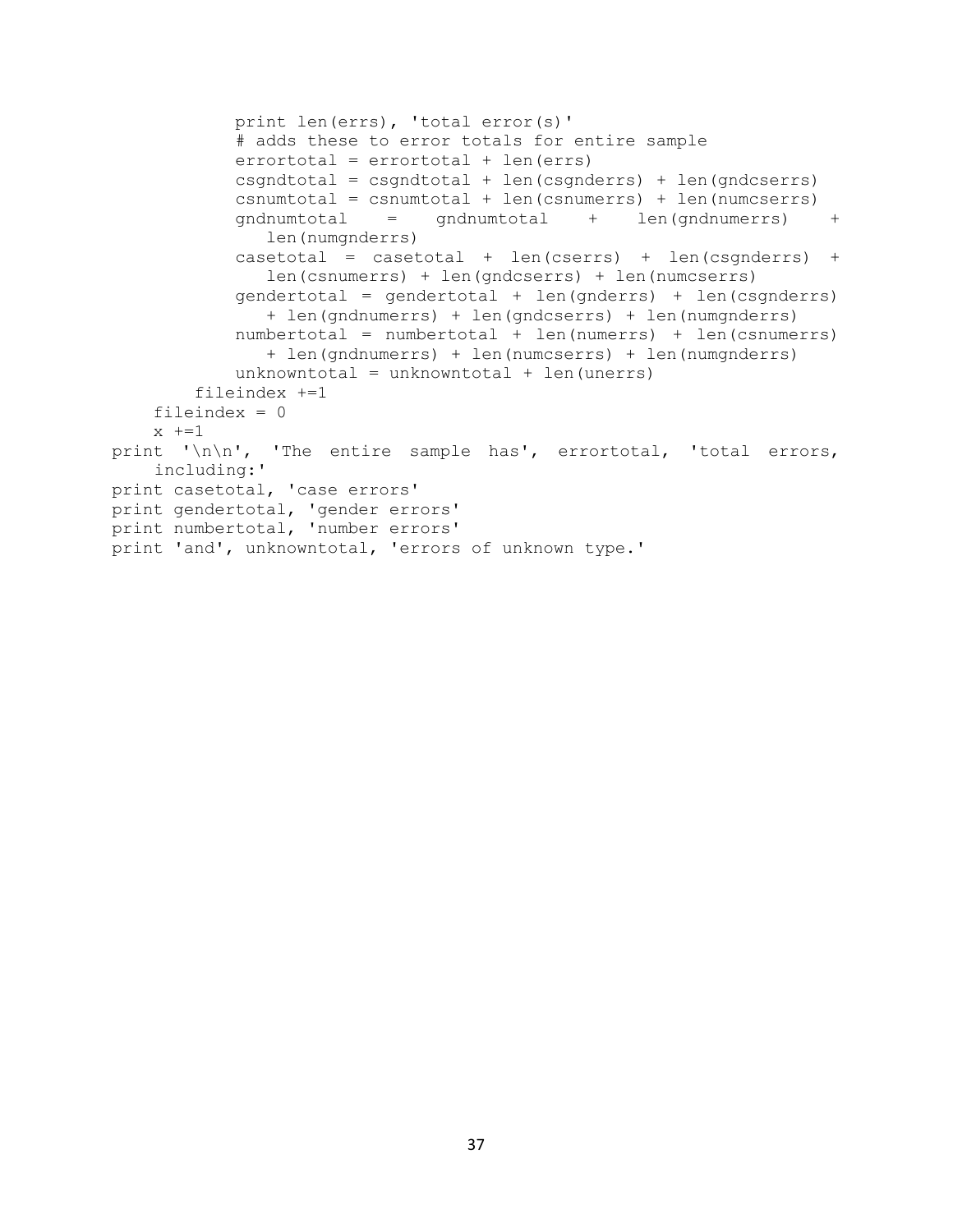#### **BIBLIOGRAPHY**

- Alegre, M., & Gordon, P. (1999). Frequency effects and the representational status of regular inflections. *Journal of Memory and Language, 40*, 41-61.
- Alsufieva (Yatsenko), A., Kisselev, O., & Freels, S. (2012). Results 2012: Using Flagship data to develop a Russian Learner Corpus of Academic Writing. *Russian Language Journal 62*, 79-105.
- Clahsen, H. (1995). German plurals in adult second language development: Evidence for a dualmechanism model of inflection. In Eubank, L., Sharwood-Smith, M., & Selinker, L. (eds.) *The current state of interlanguage: Studies in Honour of William Rutherford*. Philadelphia: John Benjamins. 123-138.
- Clahsen, H., Felser, C., Neubauer, K., Sato, M., & Silva, R. (2010). Morphological structure in native and nonnative language processing. *Language Learning, 60*(1), 21-43.
- Dabrowska, E. (2008). The effects of frequency and neighborhood density of adult speakers' productivity with Polish case inflections: An empirical test of usage-based approaches to morphology. *Journal of Memory and Language, 58*, 931-951.
- Dörnyei, Z. (2007). *Research Methods in Applied Linguistics*. Oxford: Oxford University Press.
- Gor, K. (2010a). Introduction. Beyond the obvious: Do second language learners process inflectional morphology? *Language Learning, 60*(1), 1-20.
- Gor, K., & Cook, S. (2010b). Nonnative processing of verbal morphology: In search of regularity. *Language Learning, 60*(1), 88-126.
- Gor, K., & Vdovina, T. (2010c). Frequency, regularity and input in second language processing of Russian verb inflection. *The Slavic and East European Journal, 54*(1), 7-31.
- Hawkins, R., & Chan, C. (1997). The partial availability of Universal Grammar in second language acquisition: the 'failed functional features hypothesis.' *Second Language Research, 13*, 187-226.
- Hopp, H. (2013). Grammatical gender in adult L2 acquisition: Relations between lexical and syntactic variability. *Second Language Research, 29*(1), 33-56.
- Jackendoff, R. (2002). *Foundations of Language: Brain, Meaning, Grammar, Evolution*. Oxford: Oxford University Press.
- Jiang, N. (2004). Morphological insensitivity in second language processing. *Applied Psycholinguistics, 25*, 603-634.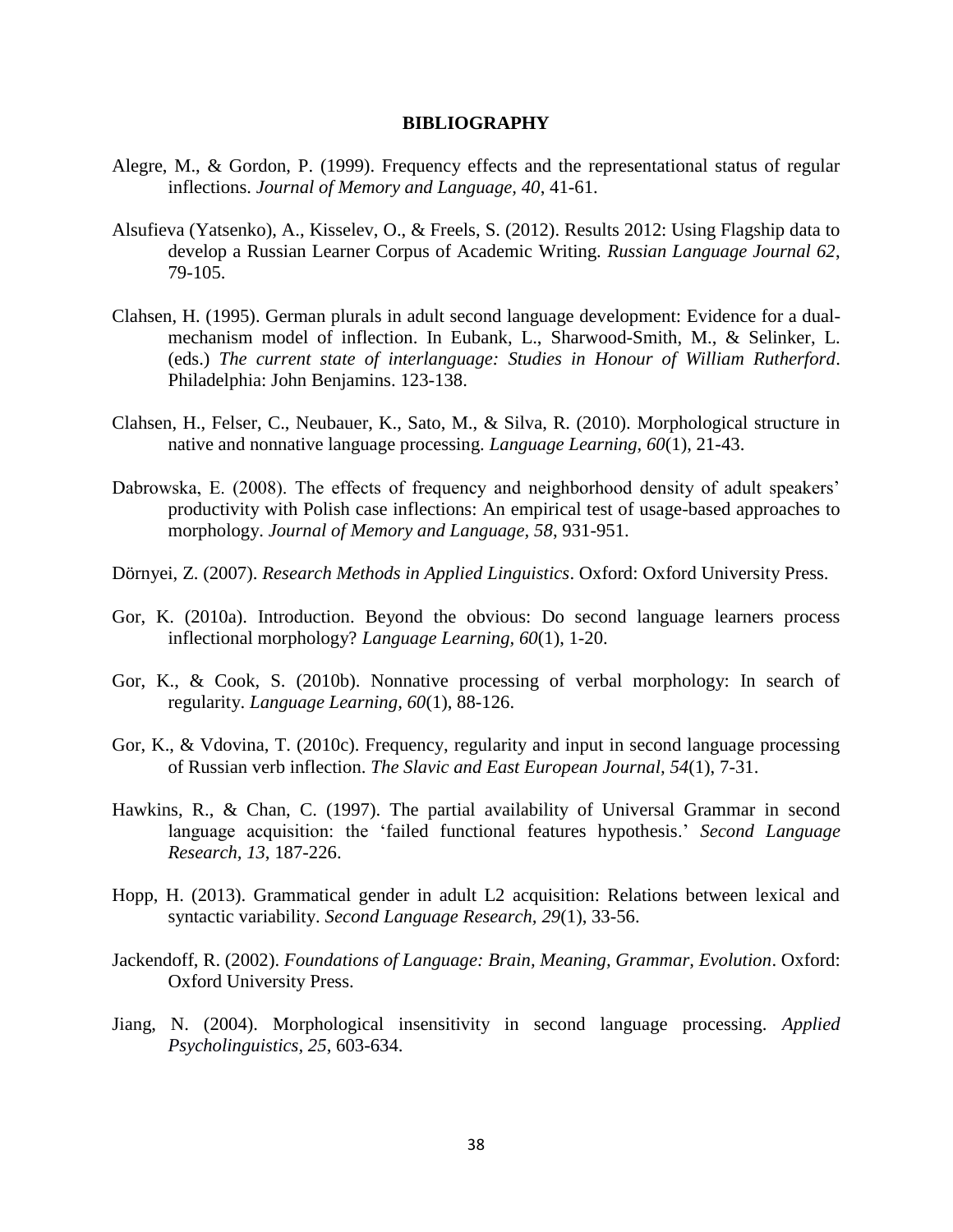- Kazanina, N., Dukova-Zheleva, G., Geber, D., Kharlamov, V., & Tonciulescu, K. (2008). Decomposition into multiple morphemes during lexical access: A masked priming study of Russian nouns. *Language and Cognitive Processes, 23*(6), 800-823.
- Kempe, V., & MacWhinney, B. (1998). The acquisition of case marking by adult learners of Russian and German. *Studies in Second Language Acquisition, 20*, 543-587.
- Krashen, S. (2009). *Principles and Practice in Second Language Acquisition* (First Internet Edition). Retrieved from [http://www.sdkrashen.com/content/books/principles\\_and\\_practice.pdf](http://www.sdkrashen.com/content/books/principles_and_practice.pdf)
- "Language Flagship: Creating global professionals." (2013). The Language Flagship. Retrieved from<http://www.thelanguageflagship.org/>
- Larson-Hall, J. (2010). *A Guide to Doing Statistics in Second Language Research Using SPSS*. New York: Routledge.
- McDonald, J. (2006)*.* Beyond the critical period: Processing-based explanations for poor grammaticality judgment performance by late second language learners*. Journal of Memory and Language, 55,* 381*-*401*.*
- Peirce, G. (2015). Representational and processing constraints on the acquisition of case and gender by L1 English learners of Russian: A corpus study. (Master's thesis). University of Pittsburgh. Retrieved from <http://d-scholarship.pitt.edu/25918/>
- Polinsky, M. (1996). American Russian: An endangered language? (Manuscript). University of Southern California. Retrieved from <http://ling.ucsd.edu/~polinsky/pubs/american-russian.pdf>
- Polinsky, M. (2008). Gender under incomplete acquisition: Heritage speakers' knowledge of noun categorization. *Heritage Language Journal, 6*(1), 40-71.
- Polinsky, M. (2015). When L1 becomes an L3: Do heritage speakers make better L3 learners? *Bilingualism: Language and Cognition*, *18*, 163-178.
- Portin, M., Lehtonen, M., Harrer, G., Wande, E., Niemi, J., & Laine, M. (2008). L1 effects on the processing of inflected nouns in L2. *Acta Psychologica, 128*, 452-465.
- Portin, M., Lehtonen, M., & Laine, M. (2007). Processing of inflected nouns in late bilinguals. *Applied Psycholinguistics, 28*, 135-156.
- Prévost, P., & White, L. (2000). Missing surface inflection or impairment in second language acquisition. *Second Language Research, 16*(2), 103-133.